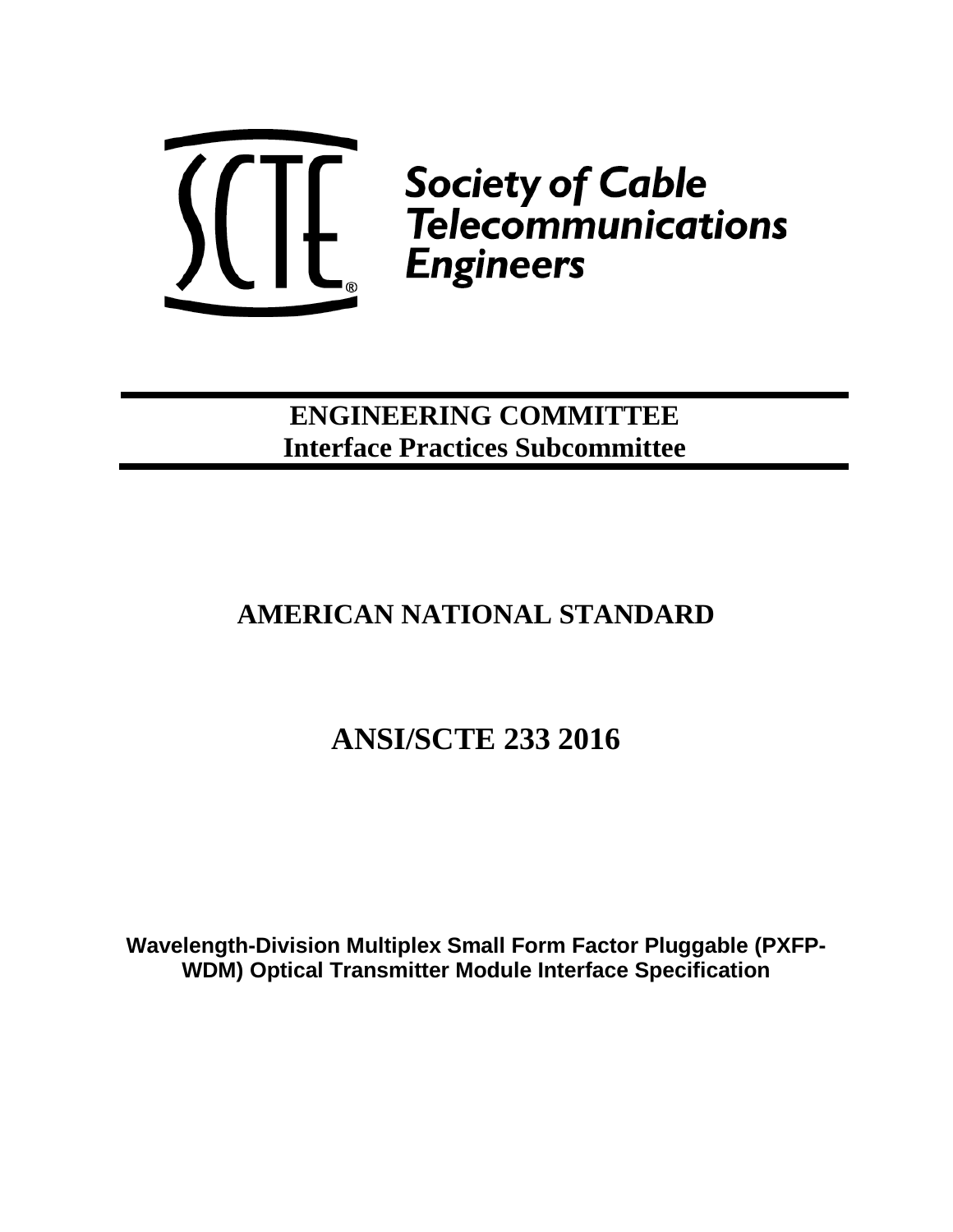# **NOTICE**

<span id="page-1-0"></span>The Society of Cable Telecommunications Engineers (SCTE) Standards and Operational Practices (hereafter called "documents") are intended to serve the public interest by providing specifications, test methods and procedures that promote uniformity of product, interchangeability, best practices and ultimately the long term reliability of broadband communications facilities. These documents shall not in any way preclude any member or non-member of SCTE from manufacturing or selling products not conforming to such documents, nor shall the existence of such standards preclude their voluntary use by those other than SCTE members.

SCTE assumes no obligations or liability whatsoever to any party who may adopt the documents. Such adopting party assumes all risks associated with adoption of these documents, and accepts full responsibility for any damage and/or claims arising from the adoption of such documents.

Attention is called to the possibility that implementation of this document may require the use of subject matter covered by patent rights. By publication of this document, no position is taken with respect to the existence or validity of any patent rights in connection therewith. SCTE shall not be responsible for identifying patents for which a license may be required or for conducting inquiries into the legal validity or scope of those patents that are brought to its attention.

Patent holders who believe that they hold patents which are essential to the implementation of this document have been requested to provide information about those patents and any related licensing terms and conditions. Any such declarations made before or after publication of this document are available on the SCTE web site at [http://www.scte.org.](http://www.scte.org/)

All Rights Reserved

© Society of Cable Telecommunications Engineers, Inc. 2016 140 Philips Road Exton, PA 19341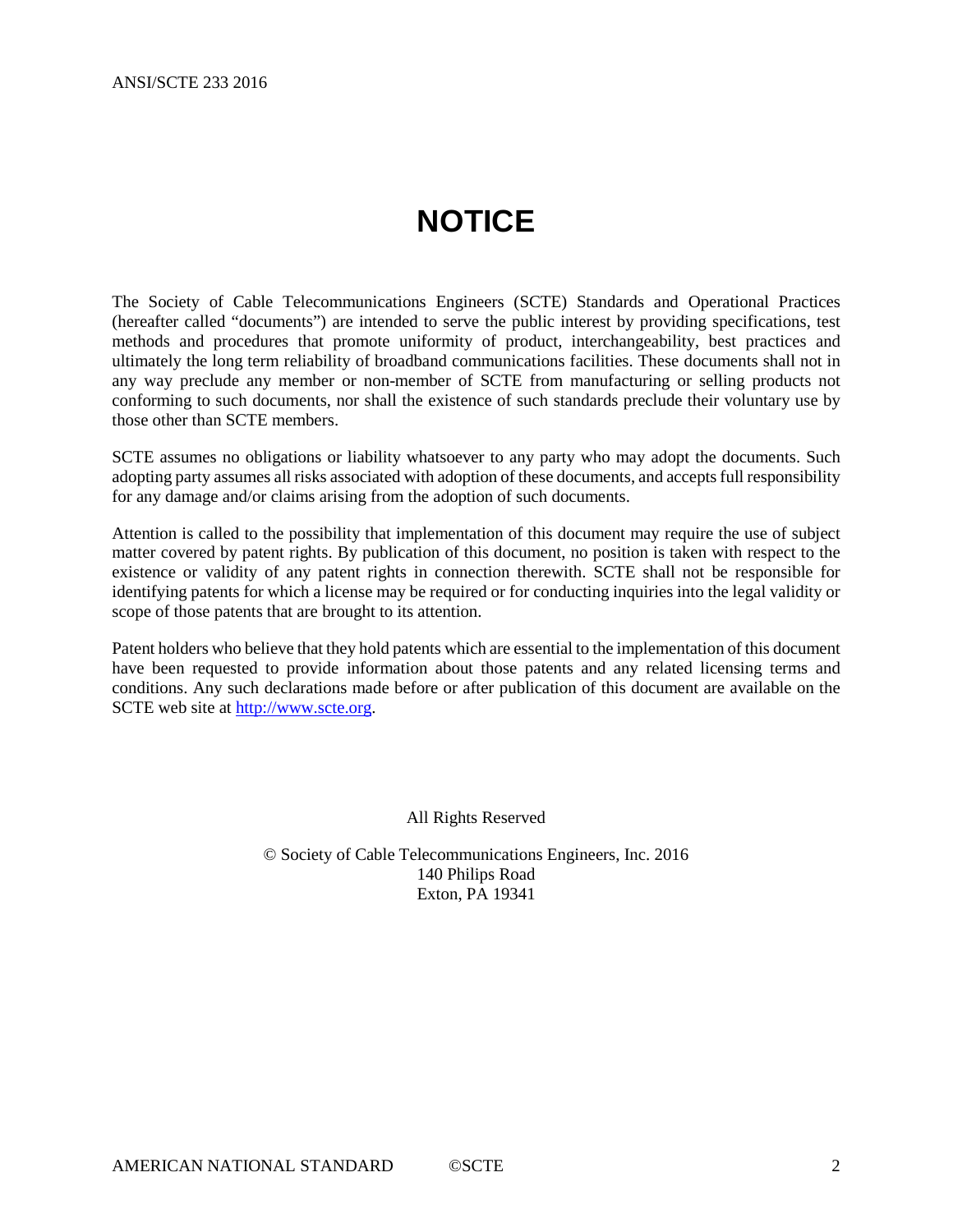# **Table of Contents**

#### <span id="page-2-0"></span>**Title Page Number** [NOTICE\\_\\_\\_\\_\\_\\_\\_\\_\\_\\_\\_\\_\\_\\_\\_\\_\\_\\_\\_\\_\\_\\_\\_\\_\\_\\_\\_\\_\\_\\_\\_\\_\\_\\_\\_\\_\\_\\_\\_\\_\\_\\_\\_\\_\\_\\_\\_\\_\\_\\_\\_\\_\\_\\_\\_\\_\\_\\_\\_\\_\\_\\_\\_\\_\\_\\_\\_\\_\\_\\_\\_\\_\\_\\_\\_\\_](#page-1-0) 2 Table of Contents [\\_\\_\\_\\_\\_\\_\\_\\_\\_\\_\\_\\_\\_\\_\\_\\_\\_\\_\\_\\_\\_\\_\\_\\_\\_\\_\\_\\_\\_\\_\\_\\_\\_\\_\\_\\_\\_\\_\\_\\_\\_\\_\\_\\_\\_\\_\\_\\_\\_\\_\\_\\_\\_\\_\\_\\_\\_\\_\\_\\_\\_\\_\\_\\_\\_\\_\\_\\_](#page-2-0) 3 1. Introduction [\\_\\_\\_\\_\\_\\_\\_\\_\\_\\_\\_\\_\\_\\_\\_\\_\\_\\_\\_\\_\\_\\_\\_\\_\\_\\_\\_\\_\\_\\_\\_\\_\\_\\_\\_\\_\\_\\_\\_\\_\\_\\_\\_\\_\\_\\_\\_\\_\\_\\_\\_\\_\\_\\_\\_\\_\\_\\_\\_\\_\\_\\_\\_\\_\\_\\_\\_\\_](#page-4-0) 5 1.1. Executive Summary [\\_\\_\\_\\_\\_\\_\\_\\_\\_\\_\\_\\_\\_\\_\\_\\_\\_\\_\\_\\_\\_\\_\\_\\_\\_\\_\\_\\_\\_\\_\\_\\_\\_\\_\\_\\_\\_\\_\\_\\_\\_\\_\\_\\_\\_\\_\\_\\_\\_\\_\\_\\_\\_\\_\\_](#page-4-1) 5 1.2. Scope [\\_\\_\\_\\_\\_\\_\\_\\_\\_\\_\\_\\_\\_\\_\\_\\_\\_\\_\\_\\_\\_\\_\\_\\_\\_\\_\\_\\_\\_\\_\\_\\_\\_\\_\\_\\_\\_\\_\\_\\_\\_\\_\\_\\_\\_\\_\\_\\_\\_\\_\\_\\_\\_\\_\\_\\_\\_\\_\\_\\_\\_\\_\\_\\_\\_\\_](#page-4-2) 5 1.2.1. [PON Extender Access Using Channel Add-Drop Mux](#page-5-0) \_\_\_\_\_\_\_\_\_\_\_\_\_\_\_\_\_\_\_\_\_\_\_\_6 1.3. Benefits [\\_\\_\\_\\_\\_\\_\\_\\_\\_\\_\\_\\_\\_\\_\\_\\_\\_\\_\\_\\_\\_\\_\\_\\_\\_\\_\\_\\_\\_\\_\\_\\_\\_\\_\\_\\_\\_\\_\\_\\_\\_\\_\\_\\_\\_\\_\\_\\_\\_\\_\\_\\_\\_\\_\\_\\_\\_\\_\\_\\_\\_\\_\\_\\_](#page-5-1) 6 1.4. Intended Audience [\\_\\_\\_\\_\\_\\_\\_\\_\\_\\_\\_\\_\\_\\_\\_\\_\\_\\_\\_\\_\\_\\_\\_\\_\\_\\_\\_\\_\\_\\_\\_\\_\\_\\_\\_\\_\\_\\_\\_\\_\\_\\_\\_\\_\\_\\_\\_\\_\\_\\_\\_\\_\\_\\_\\_\\_](#page-5-2) 6 2. Normative References [\\_\\_\\_\\_\\_\\_\\_\\_\\_\\_\\_\\_\\_\\_\\_\\_\\_\\_\\_\\_\\_\\_\\_\\_\\_\\_\\_\\_\\_\\_\\_\\_\\_\\_\\_\\_\\_\\_\\_\\_\\_\\_\\_\\_\\_\\_\\_\\_\\_\\_\\_\\_\\_\\_\\_\\_\\_\\_\\_](#page-6-0) 7 2.1. SCTE References<br>
2.2. Standards from Other Organizations<br>
7 2.2. Standards from Other Organizations [\\_\\_\\_\\_\\_\\_\\_\\_\\_\\_\\_\\_\\_\\_\\_\\_\\_\\_\\_\\_\\_\\_\\_\\_\\_\\_\\_\\_\\_\\_\\_\\_\\_\\_\\_\\_\\_\\_\\_\\_\\_\\_](#page-6-2) 7 2.3. Published Materials [\\_\\_\\_\\_\\_\\_\\_\\_\\_\\_\\_\\_\\_\\_\\_\\_\\_\\_\\_\\_\\_\\_\\_\\_\\_\\_\\_\\_\\_\\_\\_\\_\\_\\_\\_\\_\\_\\_\\_\\_\\_\\_\\_\\_\\_\\_\\_\\_\\_\\_\\_\\_\\_\\_\\_](#page-6-3) 7 3. Informative References [\\_\\_\\_\\_\\_\\_\\_\\_\\_\\_\\_\\_\\_\\_\\_\\_\\_\\_\\_\\_\\_\\_\\_\\_\\_\\_\\_\\_\\_\\_\\_\\_\\_\\_\\_\\_\\_\\_\\_\\_\\_\\_\\_\\_\\_\\_\\_\\_\\_\\_\\_\\_\\_\\_\\_\\_\\_\\_\\_](#page-7-0) 8 3.1. SCTE References [\\_\\_\\_\\_\\_\\_\\_\\_\\_\\_\\_\\_\\_\\_\\_\\_\\_\\_\\_\\_\\_\\_\\_\\_\\_\\_\\_\\_\\_\\_\\_\\_\\_\\_\\_\\_\\_\\_\\_\\_\\_\\_\\_\\_\\_\\_\\_\\_\\_\\_\\_\\_\\_\\_\\_\\_](#page-7-1) 8 3.2. Standards from Other Organizations [\\_\\_\\_\\_\\_\\_\\_\\_\\_\\_\\_\\_\\_\\_\\_\\_\\_\\_\\_\\_\\_\\_\\_\\_\\_\\_\\_\\_\\_\\_\\_\\_\\_\\_\\_\\_\\_\\_\\_\\_\\_\\_](#page-7-2) 8 3.3. Published Materials **Exercise 2.1 and 2.5 and 2.5 and 2.6 and 2.6 and 2.6 and 2.6 and 2.6 and 3.6 and 3.6 and 3.6 and 3.6 and 3.6 and 3.6 and 3.6 and 3.6 and 3.6 and 3.6 and 3.6 and 3.7 and 3.7 and 3.7 and 3.7 and 3.7** 4. [Compliance Notation\\_\\_\\_\\_\\_\\_\\_\\_\\_\\_\\_\\_\\_\\_\\_\\_\\_\\_\\_\\_\\_\\_\\_\\_\\_\\_\\_\\_\\_\\_\\_\\_\\_\\_\\_\\_\\_\\_\\_\\_\\_\\_\\_\\_\\_\\_\\_\\_\\_\\_\\_\\_\\_\\_\\_\\_\\_\\_\\_\\_\\_](#page-7-4) 8 5. [Abbreviations\\_\\_\\_\\_\\_\\_\\_\\_\\_\\_\\_\\_\\_\\_\\_\\_\\_\\_\\_\\_\\_\\_\\_\\_\\_\\_\\_\\_\\_\\_\\_\\_\\_\\_\\_\\_\\_\\_\\_\\_\\_\\_\\_\\_\\_\\_\\_\\_\\_\\_\\_\\_\\_\\_\\_\\_\\_\\_\\_\\_\\_\\_\\_\\_\\_\\_\\_](#page-7-5) 8 6. Management Interface [\\_\\_\\_\\_\\_\\_\\_\\_\\_\\_\\_\\_\\_\\_\\_\\_\\_\\_\\_\\_\\_\\_\\_\\_\\_\\_\\_\\_\\_\\_\\_\\_\\_\\_\\_\\_\\_\\_\\_\\_\\_\\_\\_\\_\\_\\_\\_\\_\\_\\_\\_\\_\\_\\_\\_\\_\\_\\_\\_](#page-8-0) 9 6.1. [Summary of 2-Wire Communications Requirements\\_\\_\\_\\_\\_\\_\\_\\_\\_\\_\\_\\_\\_\\_\\_\\_\\_\\_\\_\\_\\_\\_\\_\\_\\_\\_\\_\\_\\_\\_](#page-8-1) 9 6.2. Theory of Operation [\\_\\_\\_\\_\\_\\_\\_\\_\\_\\_\\_\\_\\_\\_\\_\\_\\_\\_\\_\\_\\_\\_\\_\\_\\_\\_\\_\\_\\_\\_\\_\\_\\_\\_\\_\\_\\_\\_\\_\\_\\_\\_\\_\\_\\_\\_\\_\\_\\_\\_\\_\\_\\_\\_](#page-9-0) 10 6.2.1. [PXFP-WDM Module Boot Up Sequence](#page-9-1) \_\_\_\_\_\_\_\_\_\_\_\_\_\_\_\_\_\_\_\_\_\_\_\_\_\_\_\_\_\_ 10 6.2.2. [Host Initialization of the PXFP-WDM Module](#page-10-0) \_\_\_\_\_\_\_\_\_\_\_\_\_\_\_\_\_\_\_\_\_\_\_\_\_\_ 11 [Interrupt Conditions from the PXFP-WDM Module](#page-11-0) \_\_\_\_\_\_\_\_\_\_\_\_\_\_\_\_\_\_\_\_\_\_\_\_\_ 12 6.3. [PXFP-WDM Module Memory Map\\_\\_\\_\\_\\_\\_\\_\\_\\_\\_\\_\\_\\_\\_\\_\\_\\_\\_\\_\\_\\_\\_\\_\\_\\_\\_\\_\\_\\_\\_\\_\\_\\_\\_\\_\\_\\_\\_\\_\\_\\_\\_\\_](#page-12-0) 13 6.4. [Specific Memory Maps\\_\\_\\_\\_\\_\\_\\_\\_\\_\\_\\_\\_\\_\\_\\_\\_\\_\\_\\_\\_\\_\\_\\_\\_\\_\\_\\_\\_\\_\\_\\_\\_\\_\\_\\_\\_\\_\\_\\_\\_\\_\\_\\_\\_\\_\\_\\_\\_\\_\\_\\_\\_](#page-13-0) 14 6.4.1. [Volatile and Non-Volatile Field Characteristics](#page-13-1) \_\_\_\_\_\_\_\_\_\_\_\_\_\_\_\_\_\_\_\_\_\_\_\_\_ 14 Lower Memory Map (Common Table)  $14$ 6.4.3. General Control and Status Bits [\\_\\_\\_\\_\\_\\_\\_\\_\\_\\_\\_\\_\\_\\_\\_\\_\\_\\_\\_\\_\\_\\_\\_\\_\\_\\_\\_\\_\\_\\_\\_\\_\\_\\_\\_\\_](#page-14-0) 15 6.4.4. Upper Memory Maps [\\_\\_\\_\\_\\_\\_\\_\\_\\_\\_\\_\\_\\_\\_\\_\\_\\_\\_\\_\\_\\_\\_\\_\\_\\_\\_\\_\\_\\_\\_\\_\\_\\_\\_\\_\\_\\_\\_\\_\\_\\_\\_\\_\\_\\_](#page-14-1) 15 7. Electrical Interface 10 and the contract of the contract of the contract of the contract of the contract of the contract of the contract of the contract of the contract of the contract of the contract of the contract of 7.1. [Introduction\\_\\_\\_\\_\\_\\_\\_\\_\\_\\_\\_\\_\\_\\_\\_\\_\\_\\_\\_\\_\\_\\_\\_\\_\\_\\_\\_\\_\\_\\_\\_\\_\\_\\_\\_\\_\\_\\_\\_\\_\\_\\_\\_\\_\\_\\_\\_\\_\\_\\_\\_\\_\\_\\_\\_\\_\\_\\_\\_\\_\\_](#page-15-1) 16 7.2. Pinout [\\_\\_\\_\\_\\_\\_\\_\\_\\_\\_\\_\\_\\_\\_\\_\\_\\_\\_\\_\\_\\_\\_\\_\\_\\_\\_\\_\\_\\_\\_\\_\\_\\_\\_\\_\\_\\_\\_\\_\\_\\_\\_\\_\\_\\_\\_\\_\\_\\_\\_\\_\\_\\_\\_\\_\\_\\_\\_\\_\\_\\_\\_\\_\\_\\_](#page-15-2) 16 7.2.1. Pin Definitions [\\_\\_\\_\\_\\_\\_\\_\\_\\_\\_\\_\\_\\_\\_\\_\\_\\_\\_\\_\\_\\_\\_\\_\\_\\_\\_\\_\\_\\_\\_\\_\\_\\_\\_\\_\\_\\_\\_\\_\\_\\_\\_\\_\\_\\_\\_\\_\\_\\_\\_](#page-17-0) 18 7.3. DC Power Requirements [\\_\\_\\_\\_\\_\\_\\_\\_\\_\\_\\_\\_\\_\\_\\_\\_\\_\\_\\_\\_\\_\\_\\_\\_\\_\\_\\_\\_\\_\\_\\_\\_\\_\\_\\_\\_\\_\\_\\_\\_\\_\\_\\_\\_\\_\\_\\_\\_\\_\\_](#page-18-0) 19 7.3.1. Host Power Noise Output [\\_\\_\\_\\_\\_\\_\\_\\_\\_\\_\\_\\_\\_\\_\\_\\_\\_\\_\\_\\_\\_\\_\\_\\_\\_\\_\\_\\_\\_\\_\\_\\_\\_\\_\\_\\_\\_\\_\\_\\_\\_](#page-18-1) 19 7.3.2. [PXFP-WDM Module Power Noise Susceptibility\\_\\_\\_\\_\\_\\_\\_\\_\\_\\_\\_\\_\\_\\_\\_\\_\\_\\_\\_\\_\\_\\_\\_\\_](#page-19-0)\_\_\_\_\_\_ 20 7.4. Low Speed Electrical Specifications [\\_\\_\\_\\_\\_\\_\\_\\_\\_\\_\\_\\_\\_\\_\\_\\_\\_\\_\\_\\_\\_\\_\\_\\_\\_\\_\\_\\_\\_\\_\\_\\_\\_\\_\\_\\_\\_\\_\\_\\_\\_](#page-19-1) 20 7.5. [Timing Requirements of Control and Status I/O](#page-20-0) \_\_\_\_\_\_\_\_\_\_\_\_\_\_\_\_\_\_\_\_\_\_\_\_\_\_\_\_\_\_\_\_ 21 7.6. XFI Signal Conditioner and CDR [\\_\\_\\_\\_\\_\\_\\_\\_\\_\\_\\_\\_\\_\\_\\_\\_\\_\\_\\_\\_\\_\\_\\_\\_\\_\\_\\_\\_\\_\\_\\_\\_\\_\\_\\_\\_\\_\\_\\_\\_\\_\\_\\_\\_](#page-21-0) 22 8. Mechanical and Board Definition [\\_\\_\\_\\_\\_\\_\\_\\_\\_\\_\\_\\_\\_\\_\\_\\_\\_\\_\\_\\_\\_\\_\\_\\_\\_\\_\\_\\_\\_\\_\\_\\_\\_\\_\\_\\_\\_\\_\\_\\_\\_\\_\\_\\_\\_\\_\\_\\_\\_\\_](#page-21-1) 22 8.1. [Introduction\\_\\_\\_\\_\\_\\_\\_\\_\\_\\_\\_\\_\\_\\_\\_\\_\\_\\_\\_\\_\\_\\_\\_\\_\\_\\_\\_\\_\\_\\_\\_\\_\\_\\_\\_\\_\\_\\_\\_\\_\\_\\_\\_\\_\\_\\_\\_\\_\\_\\_\\_\\_\\_\\_\\_\\_\\_\\_\\_\\_\\_](#page-21-2) 22 8.2. PXFP-WDM Module Package Dimensions <br>8.3. Mating of PXFP-WDM PCB Mating Interface to the Host Board Electrical Connector 23 [Mating of PXFP-WDM PCB Mating Interface to the Host Board Electrical Connector](#page-22-0) \_\_\_ 23 8.4. Host Board Layout [\\_\\_\\_\\_\\_\\_\\_\\_\\_\\_\\_\\_\\_\\_\\_\\_\\_\\_\\_\\_\\_\\_\\_\\_\\_\\_\\_\\_\\_\\_\\_\\_\\_\\_\\_\\_\\_\\_\\_\\_\\_\\_\\_\\_\\_\\_\\_\\_\\_\\_\\_\\_\\_\\_\\_](#page-22-1) 23 8.5. [Insertion, Extraction and Retention Forces for PXFP-WDM Modules](#page-22-2) \_\_\_\_\_\_\_\_\_\_\_\_\_\_\_\_ 23 8.6. [Color Coding and Labeling of PXFP-WDM Modules](#page-22-3) \_\_\_\_\_\_\_\_\_\_\_\_\_\_\_\_\_\_\_\_\_\_\_\_\_\_\_\_\_ 23 8.7. EMI Design Using PXFP-WDM Modules [\\_\\_\\_\\_\\_\\_\\_\\_\\_\\_\\_\\_\\_\\_\\_\\_\\_\\_\\_\\_\\_\\_\\_\\_\\_\\_\\_\\_\\_\\_\\_\\_\\_\\_\\_\\_\\_\\_](#page-22-4) 23 8.8. [Host Board Electrical Connector Mechanical Specifications](#page-22-5) \_\_\_\_\_\_\_\_\_\_\_\_\_\_\_\_\_\_\_\_\_\_\_ 23 8.9. Host Board Cage Assembly Dimensions [\\_\\_\\_\\_\\_\\_\\_\\_\\_\\_\\_\\_\\_\\_\\_\\_\\_\\_\\_\\_\\_\\_\\_\\_\\_\\_\\_\\_\\_\\_\\_\\_\\_\\_\\_\\_\\_\\_](#page-23-0) 24

8.10. PXFP-WDM Module Cooling [\\_\\_\\_\\_\\_\\_\\_\\_\\_\\_\\_\\_\\_\\_\\_\\_\\_\\_\\_\\_\\_\\_\\_\\_\\_\\_\\_\\_\\_\\_\\_\\_\\_\\_\\_\\_\\_\\_\\_\\_\\_\\_\\_\\_\\_\\_\\_](#page-23-1) 24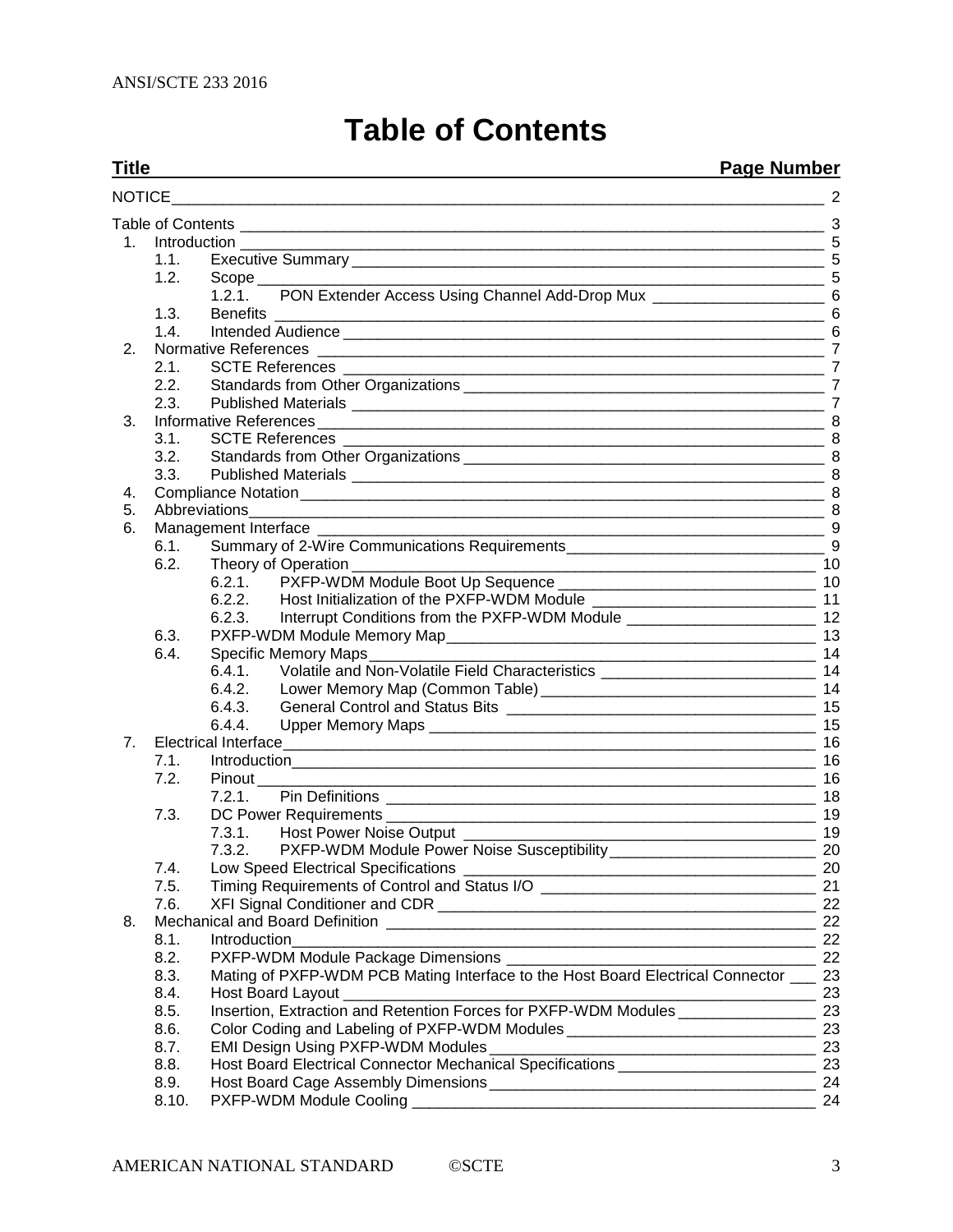|    | 8.11. | <b>Environmental and Thermal</b>                                                                                                                                                                                                     | 24 |
|----|-------|--------------------------------------------------------------------------------------------------------------------------------------------------------------------------------------------------------------------------------------|----|
|    | 8.12. | Dust/EMI Cover                                                                                                                                                                                                                       | 24 |
|    | 8.13. | Optical Interface ___                                                                                                                                                                                                                | 24 |
|    |       | 8.14. Fiber-Optic End-Face Finish and Connector Geometry _________________                                                                                                                                                           | 24 |
| 9. |       | Optical Transmitter and Receiver Specifications <b>Constanting Constanting Constanting Constanting Constanting Constanting Constanting Constanting Constanting Constanting Constanting Constanting Constanting Constanting Const</b> | 24 |
|    | 9.1.  |                                                                                                                                                                                                                                      | 24 |
|    | 9.2.  | <b>Transmitter Characteristics</b>                                                                                                                                                                                                   | 25 |
|    | 9.3.  | <b>Receiver Characteristics</b>                                                                                                                                                                                                      | 25 |
|    |       |                                                                                                                                                                                                                                      |    |

# **List of Figures**

| <b>Title</b>                                              | Page Number     |
|-----------------------------------------------------------|-----------------|
| Figure 1 – Typical System Use Case for PON Extender       | 5               |
| Figure 2 - PON Extender Access Using Channel Add-Drop Mux | 6               |
| Figure 2 – PXFP-WDM Module Boot Sequence                  | 11              |
| Figure 3 - Host PXFP-WDM Module Initialization            | 12 <sup>2</sup> |
| Figure 4 – PXFP-WDM Module Memory Layout                  | 14              |
| Figure 5 - Length of Module                               | 22              |

# **List of Tables**

| <b>Title</b>                                                              | Page Number |
|---------------------------------------------------------------------------|-------------|
| Table 1 - General Control/Status Bits                                     | 15          |
| Table 2 – Auxiliary Input Types                                           | 16          |
| Table 3 – OLT Types                                                       | 16          |
| Table 4 – PXFP-WDM Module Electrical Pin Definition                       | 17          |
| Table 5 - Power per Rail                                                  | 19          |
| Table 6 – Low Speed Control and Sense Signals, Electronic Characteristics | 21          |
| Table 7 – Timing Parameters for PXFP-WDM Management                       | 22          |
| Table 8 – PXFP-WDM Module Color Coding                                    | 23          |
| Table 9 - PXFP-WDM Signal Characteristics                                 | 24          |
| Table 10 – PXFP-WDM Transmitter Characteristics                           | 25          |
| Table 11 – PXFP-WDM Receiver Characteristics                              | 26          |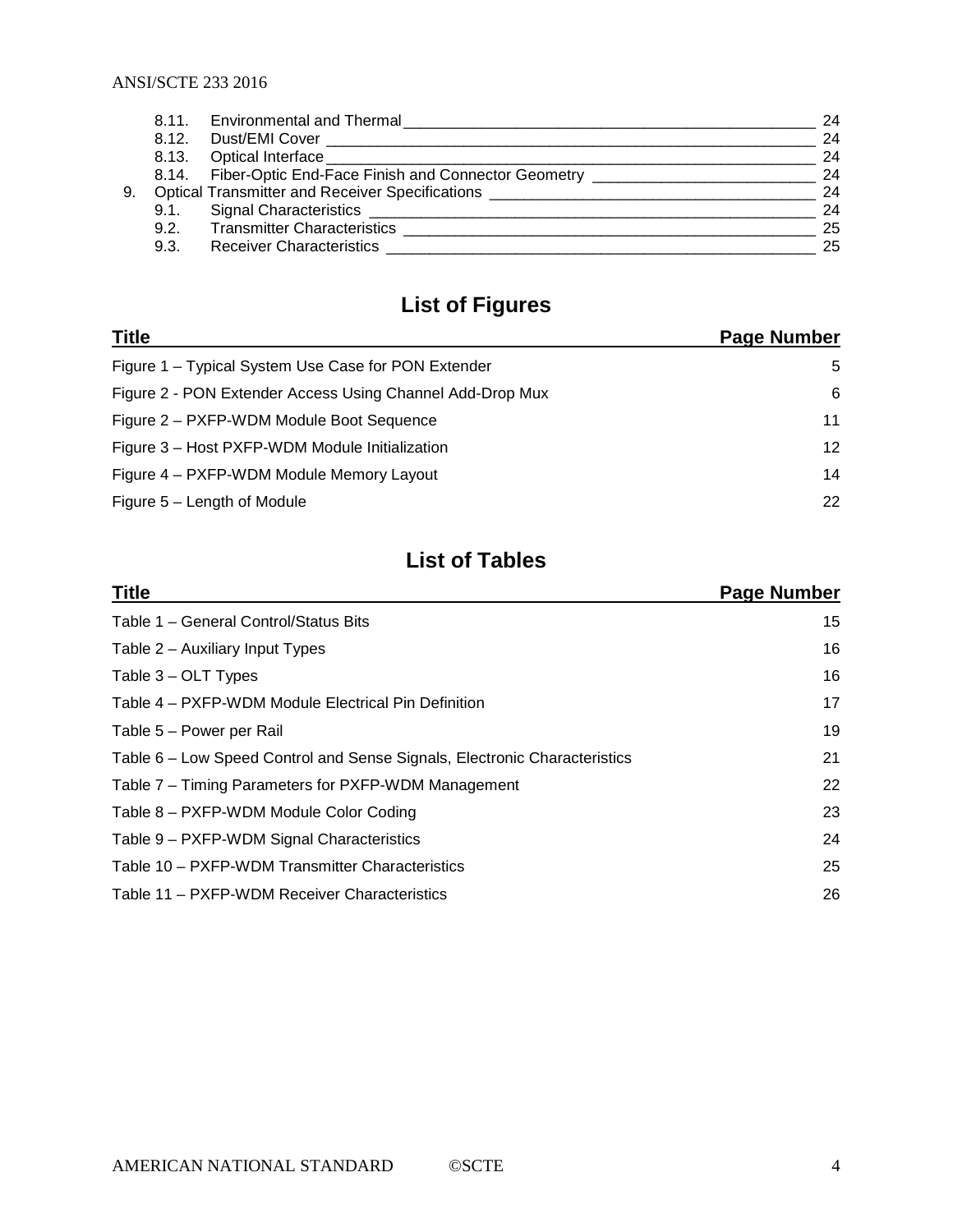# <span id="page-4-0"></span>**1. Introduction**

## <span id="page-4-1"></span>**1.1. Executive Summary**

Many service provider networks are fiber constrained. The cost of fiber construction is prohibitive in most applications and many service provider systems have link distances that significantly exceed 20 km. The use of a PON Extender architecture utilizing WDM optics enables multiple 10G PON links to be deployed on different wavelengths over a single fiber at distances much greater than 20 km.

WDM pluggable optics compatible with PON OLT line cards enable a multi-wavelength link between the OLT platform and a PON Repeater. This standard defines these optics for use in PON OLTs.

#### <span id="page-4-2"></span>**1.2. Scope**

A PON Extender architecture utilizing WDM optics enables 10GEPON to be deployed over limited fibers and distances over 20 km. [Figure 1](#page-4-3) shows a typical system use case for a PON Extender architecture.



**Figure 1 – Typical System Use Case for PON Extender**

<span id="page-4-3"></span>This specification focuses on the communications, electrical, optical, and mechanical interfaces for the Wavelength-Division Multiplex Small Form Factor Pluggable transceiver module (PXFP-WDM). PXFP-WDM is a pluggable optical transceiver module. The basic requirements are plugging into existing XFP ports in the OLT and having CWDM or DWDM 2-fiber optics (1 port for transmit and 1 port for receive). The downstream data rate is 10 Gb/s in continuous mode. The upstream data rate is a mix of 10 Gb/s and 1.25 Gb/s in continuous mode to handle co-existence of 10/10 and 10/1 ONU's in the same PON group.

**Note**: The PON Extender converts the upstream data from the PON Access Link from burst-mode to continuous mode.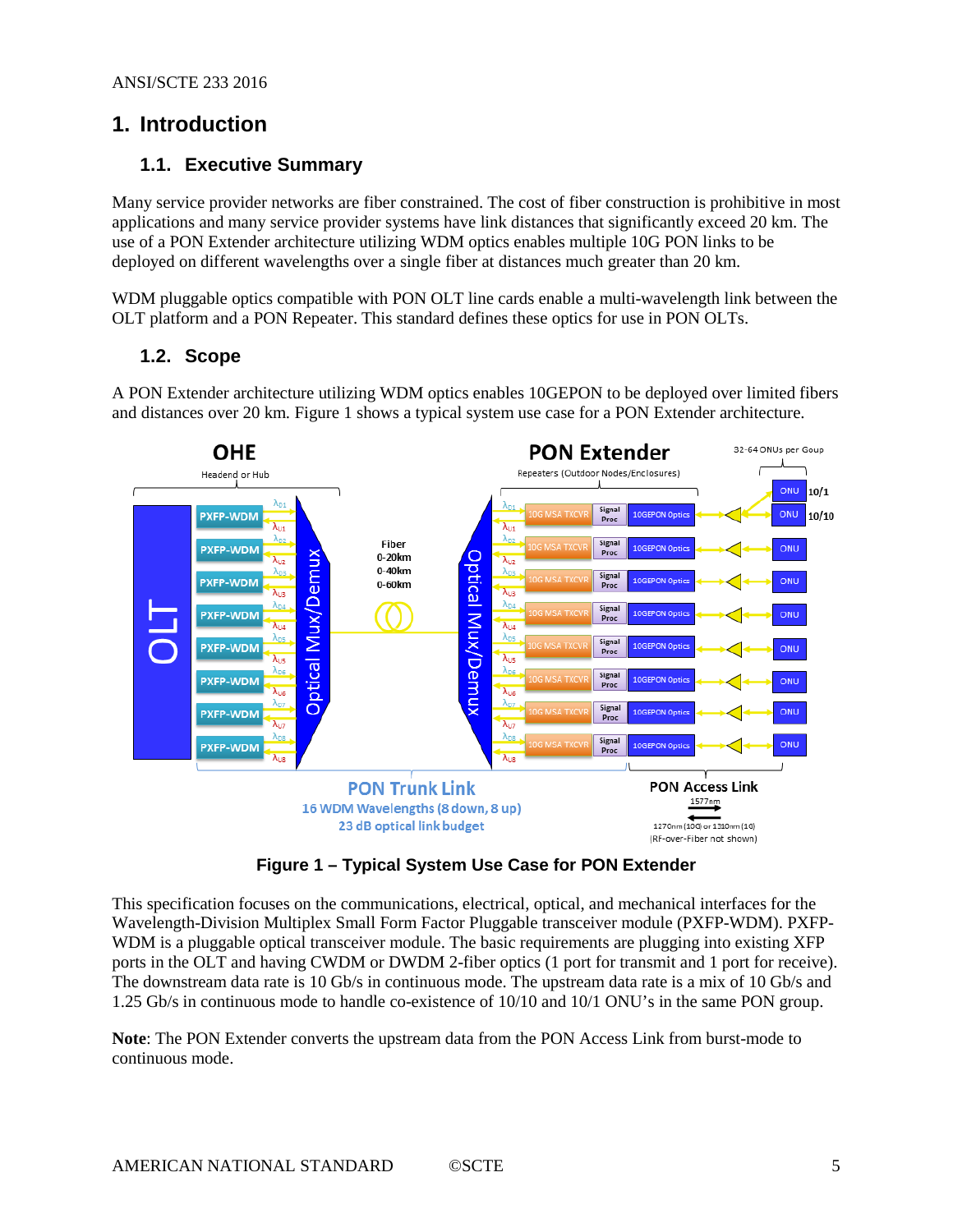## *1.2.1. PON Extender Access Using Channel Add-Drop Mux*

<span id="page-5-0"></span>The point-to-point architecture i[n Figure 1c](#page-4-3)an be extended to a cascaded access network as shown in Figure 2, where PON extenders of single-channel or dual-channel OLTs are connected on the respective wavelength by using the WDM Channel Add-Drop Mux (CH ADM). Note that the CH ADM does not have to be incorporated into the PON Extender as depicted here, but could be external. This architecture offers the flexibility to reach more clusters of residential areas. In each area only the necessary hardware is installed and can be added on a pay-as-you-grow basis.



**Figure 2 - PON Extender Access Using Channel Add-Drop Mux**

### <span id="page-5-3"></span><span id="page-5-1"></span>**1.3. Benefits**

The benefits of a WDM-capable XFP pluggable optical interface include:

- Distance gains: XFP PON optics only support distances of up to 20 km. WDM optics support distances of up to 60 km. Coupling this capability with PON Extender devices, the service provider's optical plant can be extended well beyond what can be supported today.
- Fiber savings: XFP PON optics are fixed wavelength a digital PON link cannot coexist on a single fiber with other digital PON links. Wave-division multiplexing allows multiple PON links to be placed on the same fiber at different wavelengths, allowing the same fiber to deliver multiple PON links.
- Commodity optics: WDM-capable optics for PON OLTs were previously only available as custom optics, increasing price and decreasing availability. This standard enables the manufacture of interoperable pluggable interfaces, reducing costs and compatibility issues.

### <span id="page-5-2"></span>**1.4. Intended Audience**

This specification is intended for optics vendors and provides detailed requirements to allow the manufacture of interoperable, standardized pluggable optical interfaces for this use case.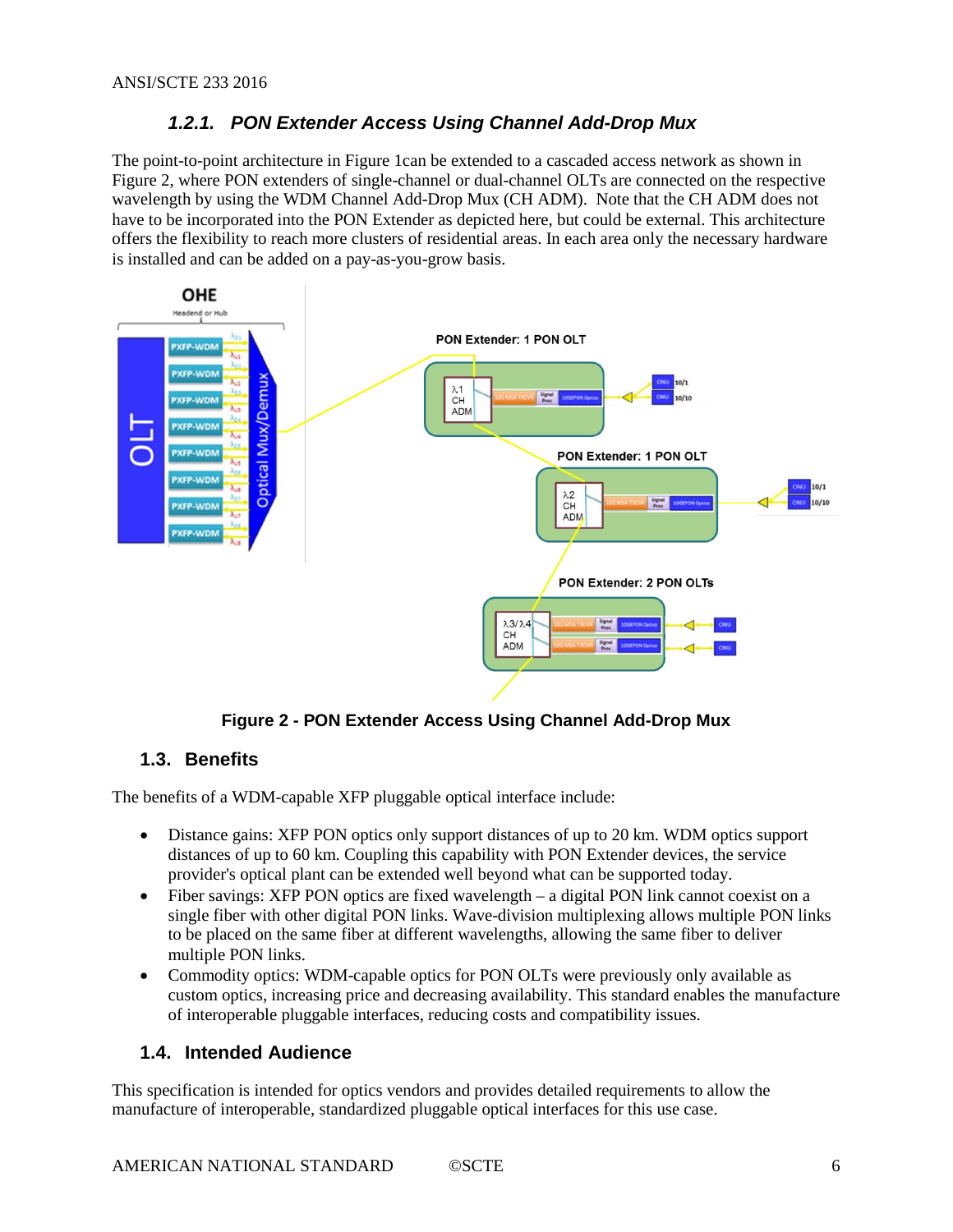# <span id="page-6-0"></span>**2. Normative References**

The following documents contain provisions, which, through reference in this text, constitute provisions of this document. At the time of Subcommittee approval, the editions indicated were valid. All documents are subject to revision; and while parties to any agreement based on this document are encouraged to investigate the possibility of applying the most recent editions of the documents listed below, they are reminded that newer editions of those documents might not be compatible with the referenced version.

## <span id="page-6-1"></span>**2.1. SCTE References**

• No normative references are applicable.

#### <span id="page-6-11"></span><span id="page-6-10"></span><span id="page-6-8"></span>**Reference Description** [DWDM] ITU G.698.1, November, 2009, Series G: Transmission Systems and Media, Digital Systems and Networks, Transmission media and optical systems characteristics – Characteristics of optical systems, Multichannel DWDM applications with single-channel optical interfaces. [DWDM-GRID] ITU G.694.1, February, 2012, Series G: Transmission Systems and Media, Digital Systems and Networks, Transmission media and optical systems characteristics – Characteristics of optical systems, Spectral Grids for WDM applications: DWDM frequency grid. [FINISH] IEC 61300-3-35, ed. 1.0, November 20, 2009, Fibre optic interconnecting devices and passive components - Basic test and measurement procedures - Part 3-35: Examinations and measurements - Fibre optic connector endface visual and automated inspection, IEC Sub-committee 86B [IEC 61754-20] IEC 61754-20:2012 Fibre optic interconnecting devices and passive components - Fibre optic connector interfaces - Part 20: Type LC connector family [IEC 61755-3-1] IEC 61755-3-1:2006, ed. 1.0, July 1, 2006, Fibre optic connector optical interfaces – Part 3-1: Optical interface, 2,5 mm and 1,25 mm diameter cylindrical full zirconia PC ferrule, single mode fibre. IEC Sub-committee 86B [XFP MSA] INF-8077i, Revision 4.5, August 31, 2005, 10 Gigabit Small Form Factor Pluggable Module, SFF Committee [SFF-8477] SFF-8477, Revision 1.4, December 4, 2009, Tunable XFP for ITU Frequency Grid Applications, SFF Committee

## <span id="page-6-2"></span>**2.2. Standards from Other Organizations**

### <span id="page-6-9"></span><span id="page-6-7"></span><span id="page-6-6"></span><span id="page-6-4"></span><span id="page-6-3"></span>**2.3. Published Materials**

<span id="page-6-5"></span>

| Reference     | <b>Description</b>                                                                                       |
|---------------|----------------------------------------------------------------------------------------------------------|
| $ $ [UM10204] | UM10204, Version 4.0, February 13 2012, The I2C-Bus specification<br>and user manual, NXP Semiconductors |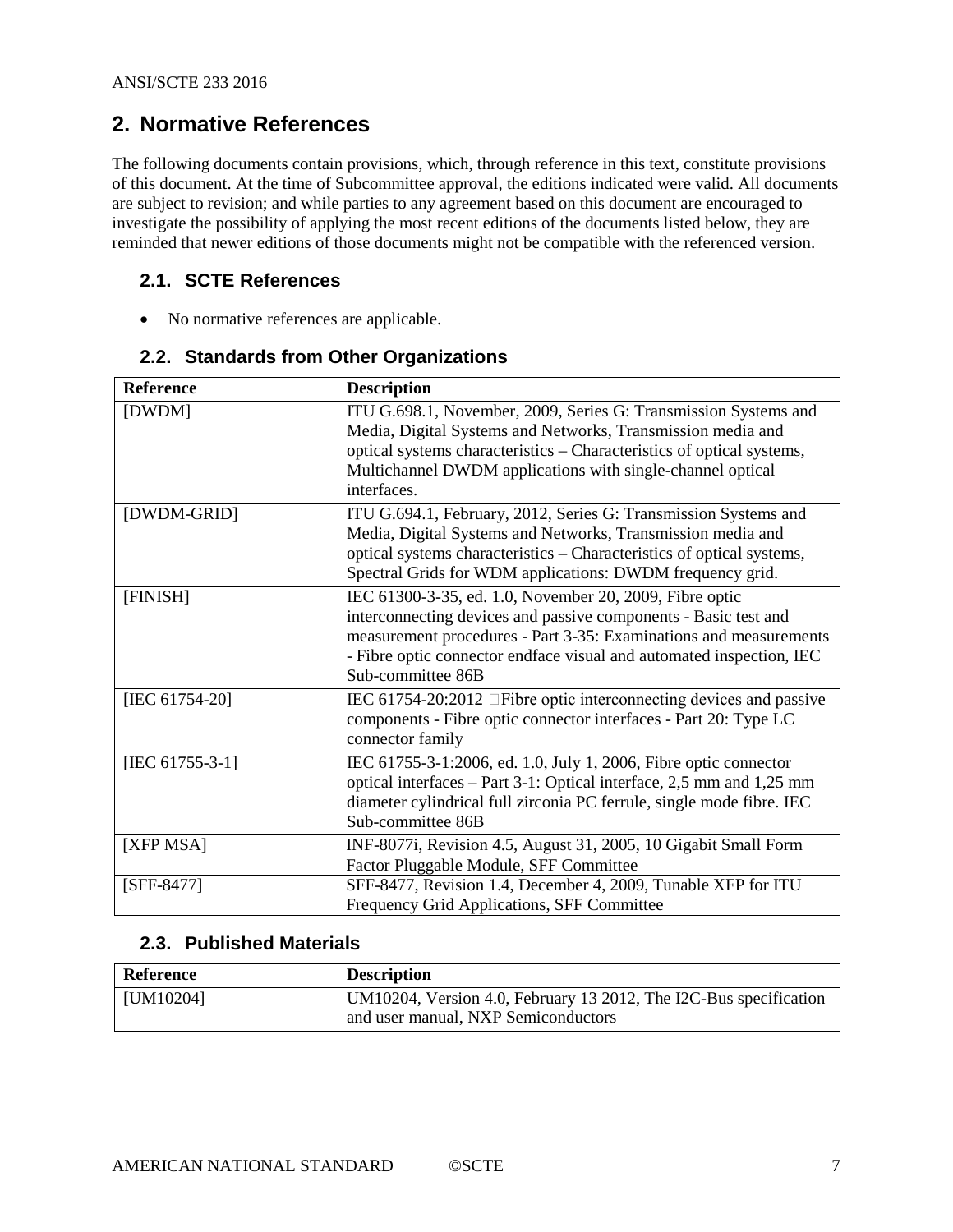# <span id="page-7-0"></span>**3. Informative References**

The following documents might provide valuable information to the reader but are not required when complying with this document.

### <span id="page-7-1"></span>**3.1. SCTE References**

• No informative references are applicable.

### <span id="page-7-2"></span>**3.2. Standards from Other Organizations**

<span id="page-7-6"></span>

| <b>Reference</b> | <b>Description</b>                                                                                                                                                                                                  |
|------------------|---------------------------------------------------------------------------------------------------------------------------------------------------------------------------------------------------------------------|
| [IEEE 802.3]     | IEEE Standard for Information Technology-Specific Requirements -<br>Part 3: Carrier Sense Multiple Access with Collision Detection<br>(CMSA/CD) Access Method and Physical Layer Specifications, IEEE<br>802.3-2012 |

#### <span id="page-7-3"></span>**3.3. Published Materials**

• No informative references are applicable.

# <span id="page-7-4"></span>**4. Compliance Notation**

| shall            | This word or the adjective "required" means that the item is an              |
|------------------|------------------------------------------------------------------------------|
|                  | absolute requirement of this document.                                       |
|                  | This phrase means that the item is an absolute prohibition of this           |
| shall not        | document.                                                                    |
| <i>forbidden</i> | This word means the value specified shall never be used.                     |
|                  | This word or the adjective "recommended" means that there may exist          |
| should           | valid reasons in particular circumstances to ignore this item, but the       |
|                  | full implications should be understood and the case carefully weighted       |
|                  | before choosing a different course.                                          |
|                  | This phrase means that there may exist valid reasons in particular           |
|                  | circumstances when the listed behavior is acceptable or even useful,         |
| should not       | but the full implications should be understood and the case carefully        |
|                  | weighed before implementing any behavior described with this label.          |
|                  | This word or the adjective " <i>optional</i> " means that this item is truly |
|                  | optional. One vendor may choose to include the item because a                |
| may              | particular marketplace requires it or because it enhances the product,       |
|                  | for example; another vendor may omit the same item.                          |
|                  | Use is permissible for legacy purposes only. Deprecated features may         |
| deprecated       | be removed from future versions of this document. Implementations            |
|                  | should avoid use of deprecated features.                                     |

# <span id="page-7-5"></span>**5. Abbreviations**

| Abbreviation | Term                                   |
|--------------|----------------------------------------|
| <b>APD</b>   | avalanche photodiode                   |
| <b>BOL</b>   | beginning of life                      |
| <b>CDR</b>   | clock data recovery                    |
| <b>DWDM</b>  | Dense Wavelength Division Multiplexing |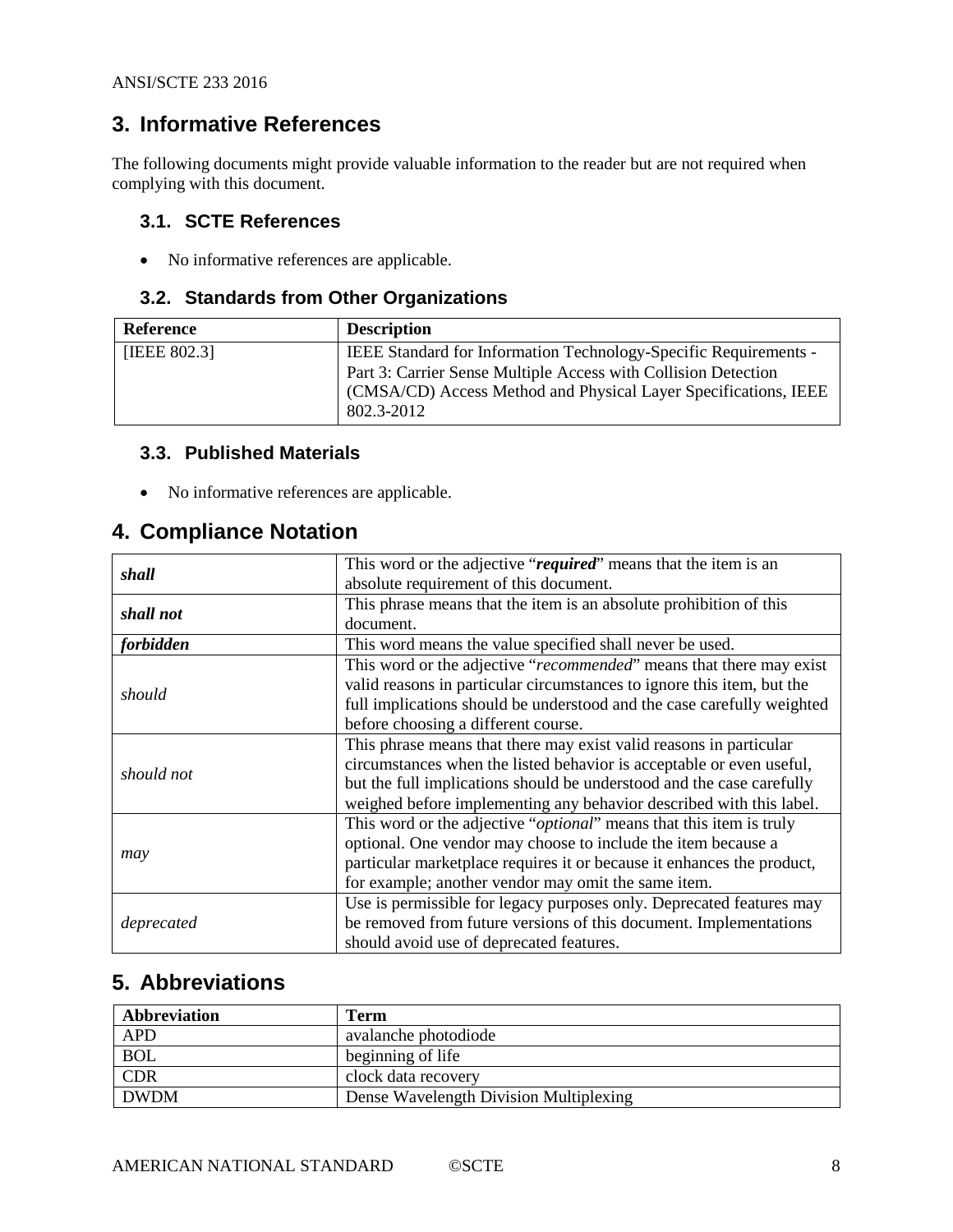| <b>Abbreviation</b> | <b>Term</b>                                              |
|---------------------|----------------------------------------------------------|
| <b>EEPROM</b>       | Electrically Erasable Programmable Read-Only Memory      |
| <b>EMI</b>          | Electromagnetic Interference                             |
| <b>EOL</b>          | end of life                                              |
| $I^2C$              | two-wire communications interface                        |
| LOS                 | loss of signal                                           |
| <b>MSA</b>          | multi-source agreement                                   |
| <b>OHE</b>          | optical headend                                          |
| <b>OLT</b>          | optical line terminal                                    |
| ONU                 | optical network unit                                     |
| <b>PCB</b>          | printed circuit board                                    |
| PON                 | <b>Passive Optical Network</b>                           |
| Rx                  | receive                                                  |
| <b>SCL</b>          | serial clock                                             |
| <b>SDA</b>          | serial data                                              |
| <b>SERDES</b>       | serializer/deserializer                                  |
| <b>SFP</b>          | small form factor pluggable module                       |
| Tx                  | transmit                                                 |
| <b>UPC</b>          | Ultra Physical Contact connector end-face                |
| <b>WDM</b>          | <b>Wavelength Division Multiplexing</b>                  |
| <b>XFP</b>          | 10 gigabit small form factor pluggable module            |
| PXFP-WDM            | A WDM-capable transceiver module with an XFP form factor |

# <span id="page-8-0"></span>**6. Management Interface**

2-Wire Communications (I²C) for the PXFP-WDM module are based upon [\[XFP MSA\].](#page-6-4) I²C is an implementation of the NXP (formerly Philips) I²C [\[UM10204\]](#page-6-5) specification with mapped memory address locations (also known as "well-known addresses") for diagnostics and operations. The SFF Committee specifies the I²C common memory mapping in [\[XFP MSA\]](#page-6-4) and [\[SFF-8477\]](#page-6-6) for SFP and XFP, as well as additional physical layer requirements. This specification uses the same well-known memory map locations (addresses) for functions that are the same or substantially similar. Some memory map fields from [\[XFP MSA\]](#page-6-4) and [\[SFF-8477\]](#page-6-6) are re-allocated or not used; in addition, some memory map fields have been added.

The PXFP-WDM module *shall* implement the I<sup>2</sup>C requirements specified in [\[XFP MSA\],](#page-6-4) except where specified differently in the following sections.

# <span id="page-8-1"></span>**6.1. Summary of 2-Wire Communications Requirements**

In [\[XFP MSA\]](#page-6-4) 2-wire communication requirements are spread across several sections, including Section 4.2 and Table 26, Section 2.6 and Table 3. The following bullets summarize the requirements in [\[XFP](#page-6-4)  [MSA\];](#page-6-4) refer to [\[XFP MSA\]](#page-6-4) for complete details.

- I²C communications *may* not be available for up to 300 ms after power up or reset
- The I<sup>2</sup>C interface bus of the PXFP-WDM module is not a shared one, in contrast to that of the XFP module, as it does not have a Mod\_DeSel pin.
- There must be at least 20 us between the STOP signal and the next START signal for a particular module.
- The clock rate can be as high as 400 kHz (I<sup>2</sup>C fast mode).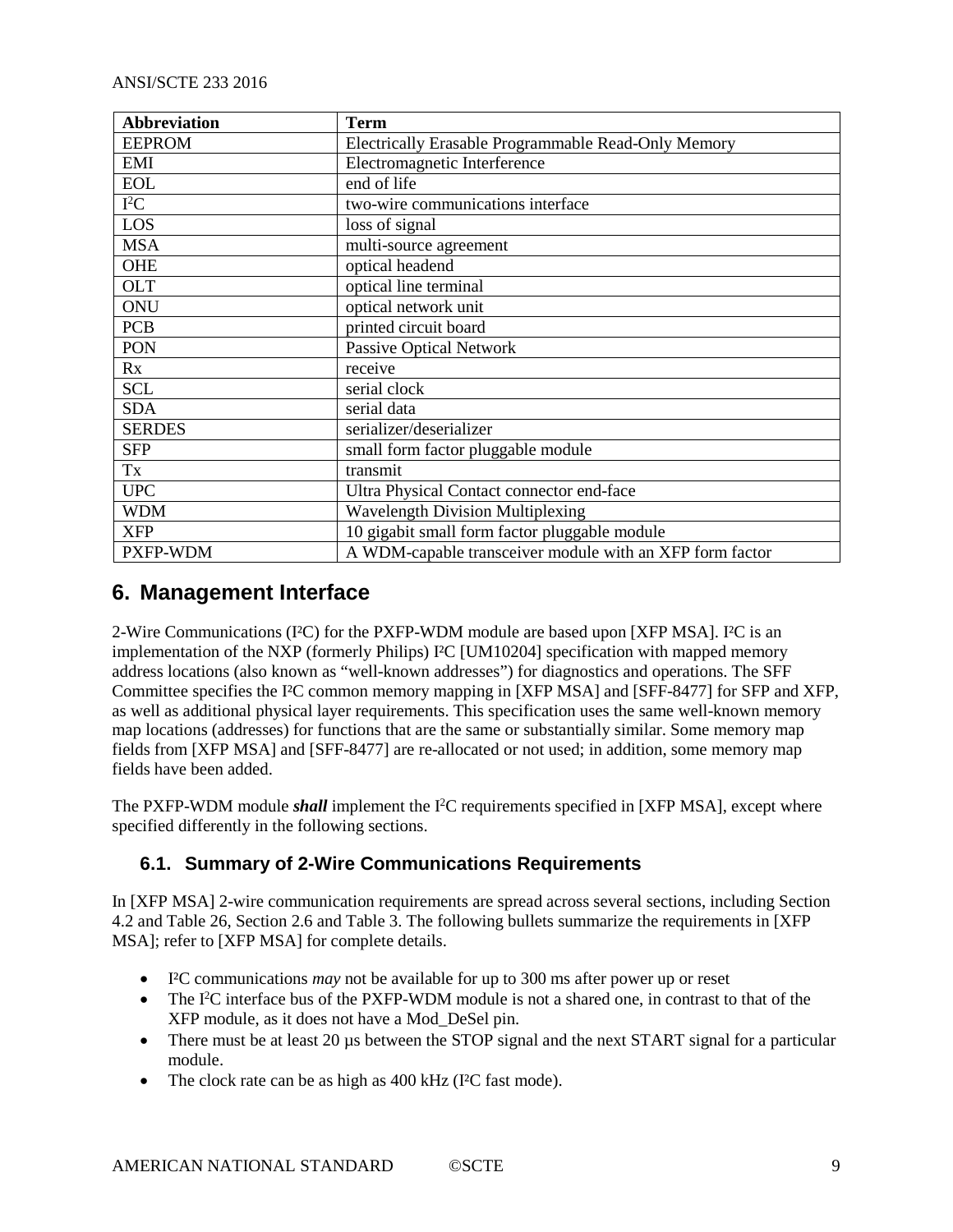- Up to two START signals per command are allowed (the second START is also known as a RESTART signal).
- Only one STOP signal is allowed per command.
- Multiple master systems are not supported.
- Host boards *shall* accommodate PXFP-WDM modules which hold the SCL line *low* (clock stretching) for up to a maximum of 500 µs during an I<sup>2</sup>C read or write operation.
- After a write from the host to the module, the module *may* not respond to further I<sup>2</sup>C commands for up to 40 ms (typically this would be for writing non-volatile values). The phrase "not respond" means that the device address given immediately after the START signal from the host is not acknowledged by the module.
- I²C packet error checking protocol is optional as defined in the [\[XFP MSA\].](#page-6-4)

### <span id="page-9-0"></span>**6.2. Theory of Operation**

Using Chapter 5: Management Interface of [\[XFP MSA\]](#page-6-4) as reference, the following sections define the operation of the PXFP-WDM module I²C interface that is used for serial ID, digital diagnostics and other control/monitoring functions.

### *6.2.1. PXFP-WDM Module Boot Up Sequence*

<span id="page-9-1"></span>When a PXFP-WDM module is plugged in, the host needs to perform a number of initialization steps in a particular order with a particular timing. Some of these involve the PXFP-WDM module pins and some involve I²C communications. As most of these are documented in the [\[XFP MSA\]](#page-6-4) or are implied by stated dependencies, a reference to the location(s) in that document will accompany each step in the following sequence descriptions.

Before the boot up sequence can be discussed, communications and host requirements need to be understood.

### *6.2.1.1. I²C Communications Requirements*

Once I²C is operational, the host *shall* adhere to the timing requirements defined in Section 4.2, Table 26 of [\[XFP MSA\].](#page-6-4)

Write operations *may* cause the PXFP-WDM module to not respond to further I²C signals or messages for up to 40 ms ( $t_{\text{WR}}$  in Section 4.3, Table 27, and Section 4.5.7 o[f \[XFP MSA\]\)](#page-6-4). The specification does not restrict this to EEPROM writes. This applies for writes from one to four bytes (the limit for a write is four bytes).

The PXFP-WDM module *may* perform a clock stretch of up to 500 us during read or write operations (T\_clock\_hold, [\[XFP MSA\]](#page-6-4) Section 4.3, Table 27). This is distinct from unresponsiveness after a write operation  $(t_{WR})$ .

### *6.2.1.2. Pin State Prior to PXFP-WDM Module Boot Up*

Before a PXFP-WDM module can begin boot up, the host *shall* meet the following pin requirements.

The voltages listed for pins 6 (VCC5), 8 (VCC3\_Tx), and 9 (VCC3\_Rx) in [Table 4](#page-16-0) *shall* be available.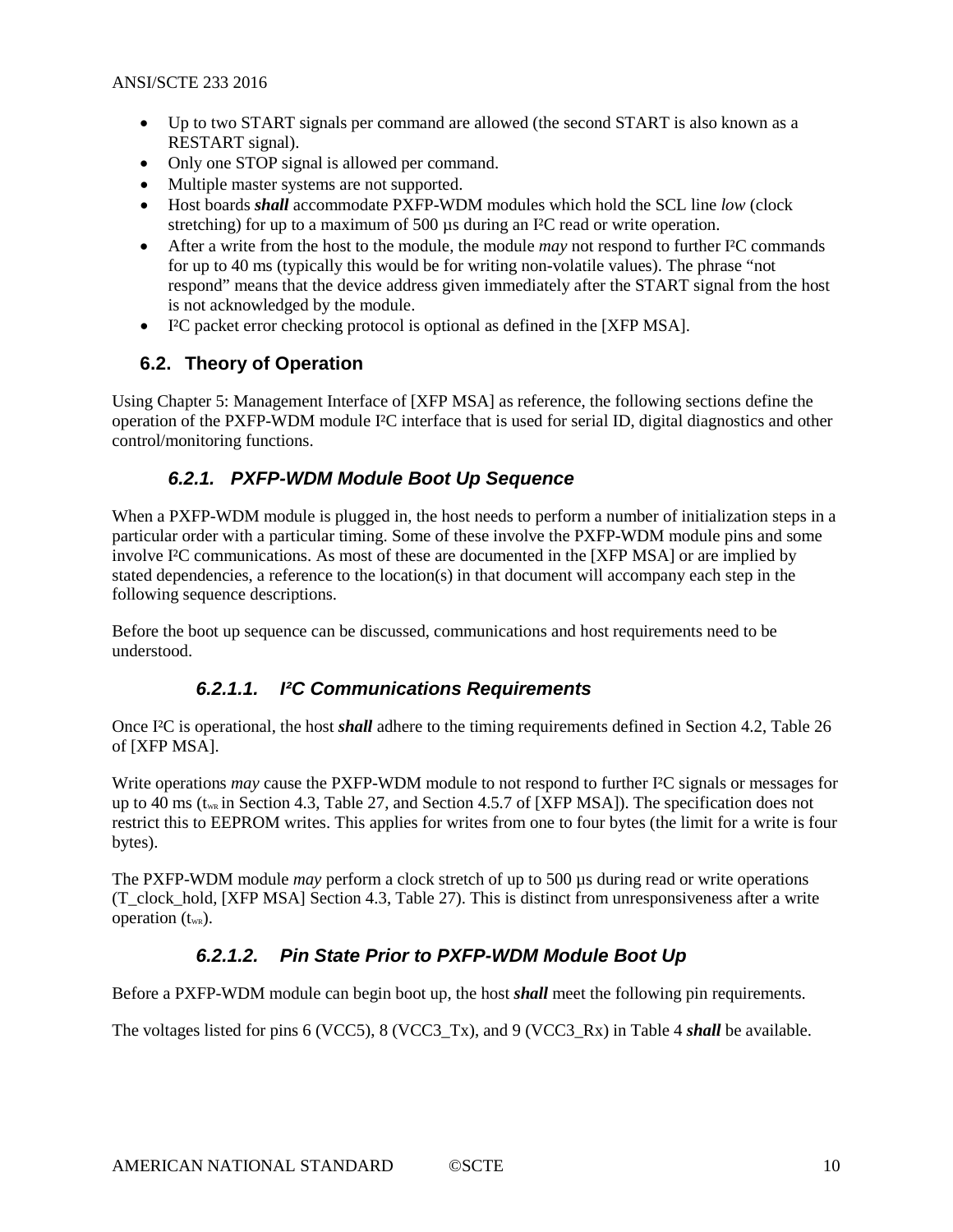### *6.2.1.3. Initial PXFP-WDM Module Boot Sequence*

Once the PXFP-WDM module is inserted, it goes through its initialization sequence, as shown in the following flow chart.



#### **Figure 3 – PXFP-WDM Module Boot Sequence**

<span id="page-10-1"></span>This series of actions is described here.

- 1. The PXFP-WDM module *shall* indicate its presence to the host by grounding pin 12 (Mod\_Abs) upon insertion.
- 2. After 300 ms, PXFP-WDM module initialization (aka *Reset Complete*, described in Table 39 of [\[XFP MSA\]\)](#page-6-4) *shall* be finished (t\_init, [\[XFP MSA\]](#page-6-4) Section 2.6, Table 3).
- 3. The PXFP-WDM module *shall* set the *Reset Complete* flag [\(\[XFP MSA\]](#page-6-4) Section 2.4.7.3, Table 39). *Reset Complete* can be detected by the host by reading the *Reset Complete* flag to determine if it is set.

Note that until the boot sequence is complete, pin signals might not be valid, as detailed in Section 2.4.7.3 of [\[XFP MSA\].](#page-6-4)

<span id="page-10-0"></span>The *Reset Complete* flag does not imply that registers are valid; the module sets the *Data\_Not\_Ready* flag (from Table 42 in [\[XFP MSA\]\)](#page-6-4) to *low* to indicate that register contents are valid and can be read.

### *6.2.2. Host Initialization of the PXFP-WDM Module*

After completion of the PXFP-WDM module boot sequence, the host *shall* initialize the module, including interrupt masks, as detailed in the following flow chart.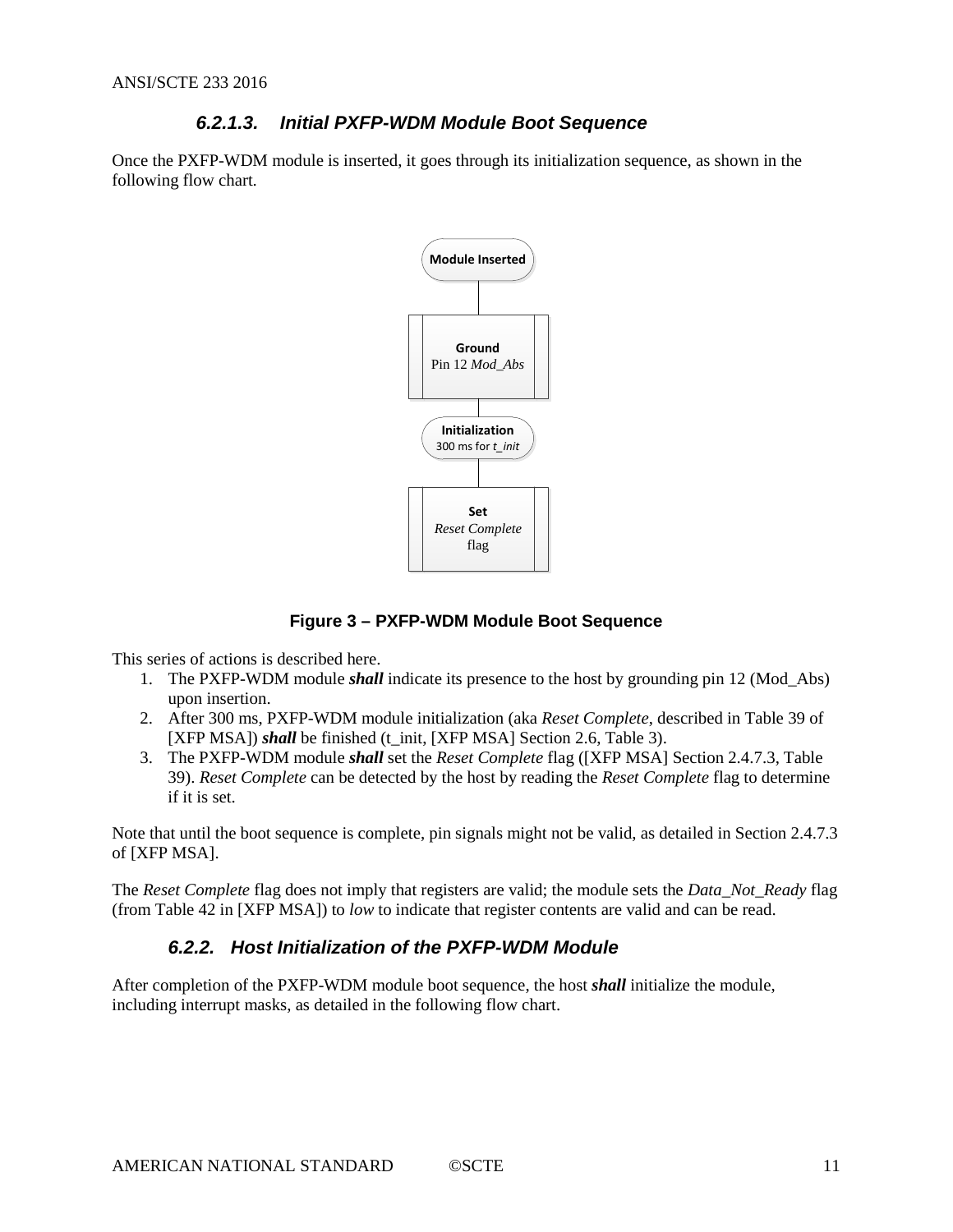

### **Figure 4 – Host PXFP-WDM Module Initialization**

<span id="page-11-1"></span>This series of actions is described here.

The host can set alarm and warning masks for any events of interest. These can be found in Table 40 in Section 5.11.1 of [\[XFP MSA\]](#page-6-4) with the exception of those alarms and warnings listed in section [6.4.2,](#page-13-2) Lower Memory [Map \(Common Table\).](#page-13-2) By default none of these is masked. In particular, the *Reset Complete* status bit is not masked. At a minimum, the host *should* set the masking bits for:

- Receiver values (RX Power, RX\_NR Status, RX\_LOS)
- APD Supply (which is not supported)
- Wavelength Unlocked

The host can clear any existing latched alarms by reading those alarm bits (the alarm bits are listed in Table 39 in Section 5.11.1 of [\[XFP MSA\]\)](#page-6-4). As these flags are latched, their initial presence does not necessarily indicate a continuing fault. For example, the presence of the *Reset Complete* flag upon insertion of the module is not a fault. During initialization the PXFP-WDM module *may* not have set the TX Bias and TX Power before testing for errors. Among those that can be reasonably expected are:

- TX\_NR Status
- Receiver values as listed above
- Reset Complete
- Wavelength Unlocked
- TX Bias Low
- <span id="page-11-0"></span>• TX Power Low

#### *6.2.3. Interrupt Conditions from the PXFP-WDM Module*

The following section is based on Section 5.11 of [\[XFP MSA\];](#page-6-4) modifications have been made for this specification.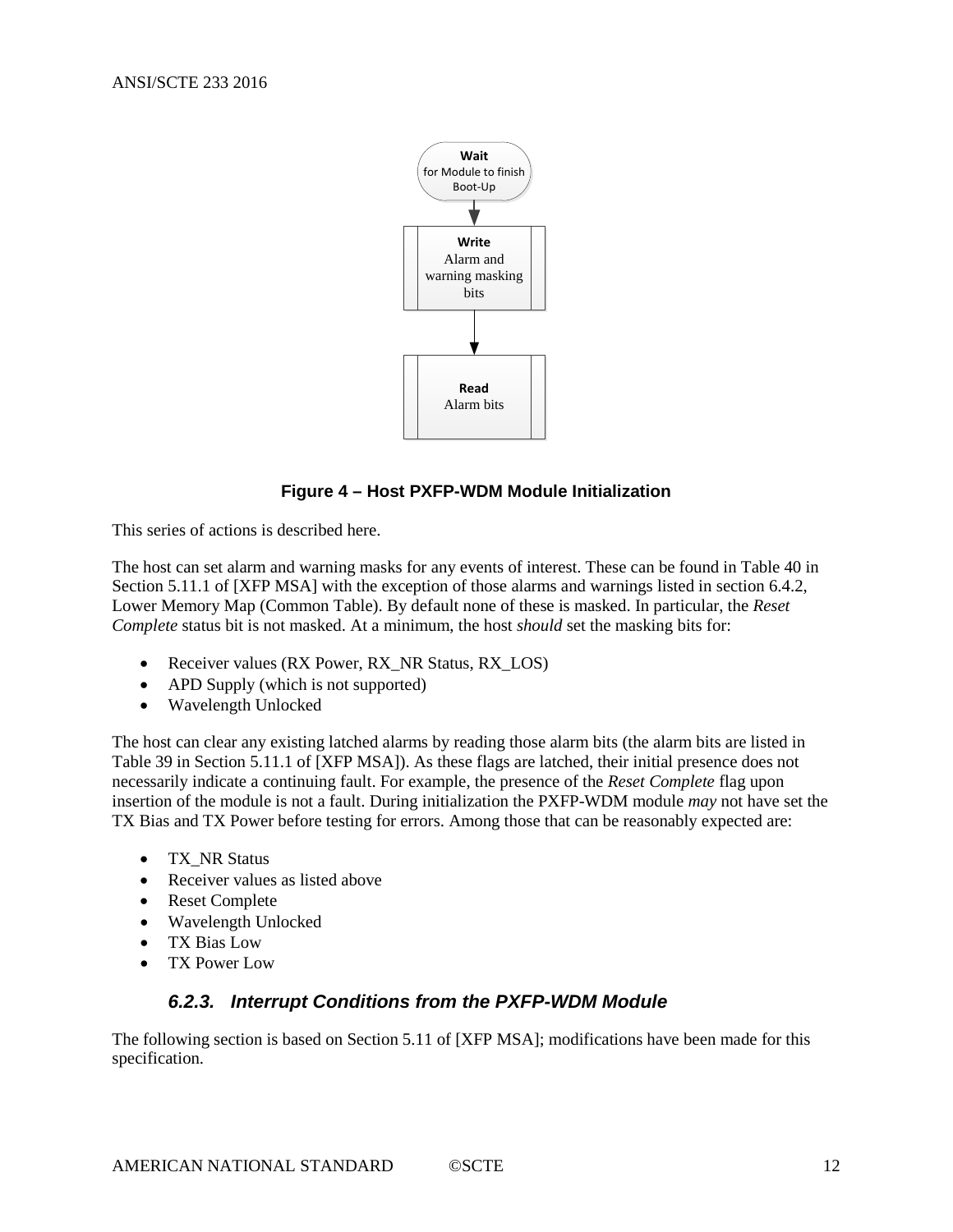In order to alert the host system to any condition outside of normal operating conditions, the PXFP-WDM module implements an Interrupt bit in byte 110; when the Interrupt bit is set, the host checks the alarm and warning flags to determine the condition. The host is required to periodically check the state of the Interrupt bit.

The PXFP-WDM module *shall* set the Interrupt bit and latch the appropriate alarm flags when an alarm condition occurs. The following types of alarm flags are provided:

- Alarm and warning flags as described in section 5.6, Basic Monitoring Functions of [\[XFP MSA\].](#page-6-4) These correspond to monitored quantities going outside factory programmed threshold values.
- Flags corresponding to basic PXFP-WDM module status conditions including:
	- $\overline{X}$  TX NR: Any condition leading to invalid data on the TX path
	- o TX\_Fault: Laser fault condition
	- o MOD\_NR: Module Not Ready
	- o Reset Complete: Indicates completion of the PXFP-WDM Module Reset
- Flags corresponding to optional extended capabilities including TEC Fault.

This specification uses byte 85, bit 0 for a vendor-specific alarm.

Existence of any of these conditions *shall* lead to a latched flag. These flags are located in bytes 80 – 87 and are detailed in Table 39 of [\[XFP MSA\].](#page-6-4) The presence of any 1 value in bytes 80 – 87 without a corresponding mask bit set to 1 will assert the Interrupt bit in byte 110.The host *may* query the latched flag bits in bytes 80 – 87. The PXFP-WDM module *shall* clear the latched flags upon the read of the corresponding latched flag bit.

Masking bits *shall* be volatile and startup with all unmasked (masking bits 0).

The mask bits can be used to prevent continued interruption from ongoing conditions. This specification uses byte 93, bit 0 for the vendor-specific alarm mask.

### <span id="page-12-0"></span>**6.3. PXFP-WDM Module Memory Map**

The structure of the PXFP-WDM module memory map is shown in [Figure 5.](#page-13-3) The PXFP-WDM module *shall* implement the memory map specified in section 5 of [\[XFP MSA\]](#page-6-4) and section 4 of [\[SFF-8477\],](#page-6-6) with the exceptions specified here.

The normal 256 byte I<sup>2</sup>C address is divided into lower and upper blocks of 128 bytes. The lower block of 128 bytes is always directly available and is intended to be used for diagnostic and control functions that are accessed often. This is the common table; it is accessed if the I²C address is less than 128 without regard to the selected table.

Multiple blocks of memory are available in the upper 128 bytes of the address space. These are individually addressed via a table select byte located in the lower address space (at offset 127). The upper address tables are intended to contain information that is accessed less frequently, such as serial ID, user writable EEPROM, etc. The password must be entered before any upper memory can be accessed. The password entry stays in effect until the module is power cycled.

[Figure 5](#page-13-3) summarizes the memory layout. The major difference from [\[XFP MSA\]](#page-6-4) is that some fields are not supported or used differently, as detailed in section [6.4.2.](#page-13-2)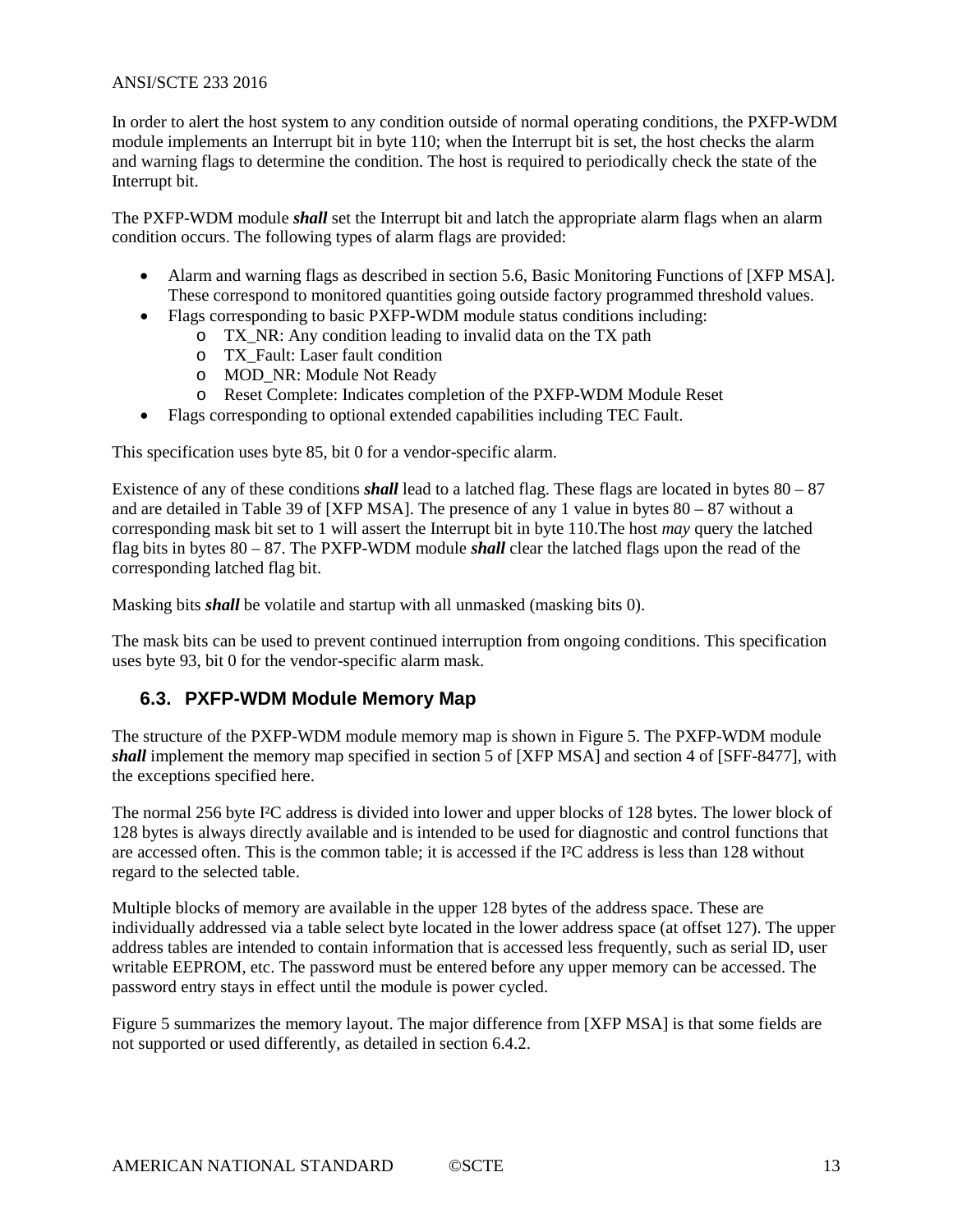



### <span id="page-13-3"></span><span id="page-13-1"></span><span id="page-13-0"></span>**6.4. Specific Memory Maps**

### *6.4.1. Volatile and Non-Volatile Field Characteristics*

### *6.4.1.1. Non-Volatile Field Resilience*

The PXFP-WDM module *shall* meet the [\[XFP MSA\]](#page-6-4) specification requirement for EEPROM write cycles (at least 50,000 write cycles). If a host were to write to such a field once per minute, then the EEPROM would expire in roughly 35 days. Writing once per hour gives a lifetime of about 5.7 years.

### *6.4.1.2. Access Rate for Volatile and Read-Only Fields*

<span id="page-13-2"></span>While there is no maximum rate for these fields, there is an I²C limitation. Therefore, the host *should not* expect "tight loop" level of control.

### *6.4.2. Lower Memory Map (Common Table)*

The lower 128 bytes of the I<sup>2</sup>C serial bus address space is used to access a variety of measurements and diagnostic functions, and to implement a set of control functions. The contents of the lower memory map *shall* conform to the [\[XFP MSA\]](#page-6-4) I²C specification unless specified otherwise below.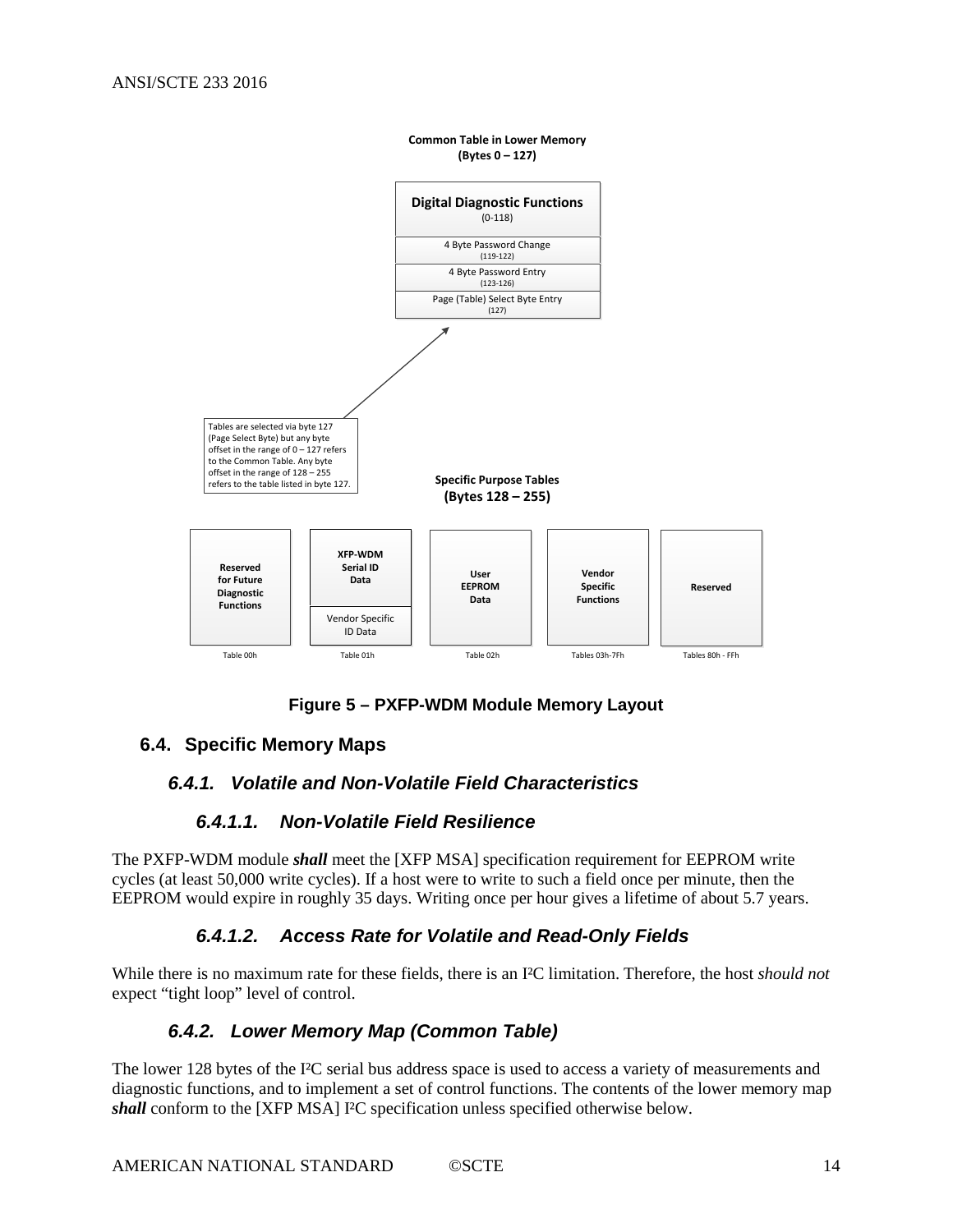- The following values are not used by the PXFP-WDM module. They are not repurposed. The PXFP-WDM module *shall* set all of these values to 0. The host *shall* ignore all of these bits. These include:
	- o Line-side Loopback Control
	- o XFI Loopback Control
	- o Acceptable BER for FEC system
	- o Actual BER for FEC system
	- o FEC Amplitude Adj
	- o FEC Phase Adj
	- o Data Rate Control
	- o Signal Conditioner Control
	- o Vcc2 High Alarm
	- o Vcc2 Low Alarm
	- o Vee5 High Alarm
	- o Vee5 Low Alarm
- The value of the Identifier field *shall* be 0x80 (PXFP-WDM) rather than 06h (XFP).
- <span id="page-14-0"></span>• In bytes  $10 - 17$ , 80, 82, 88, and 90, the Reserved values *shall* correspond to VCC3.

### *6.4.3. General Control and Status Bits*

<span id="page-14-2"></span>The control and status bits supporting the WDM-XFP module mirror those described in Section 5.11.1 and Table 42 of [\[XFP MSA\]](#page-6-4) with the exceptions detailed in [Table 1.](#page-14-2)

**Table 1 – General Control/Status Bits**

| <b>Byte</b> | <b>Bit</b> | <b>Name</b> | <b>Description</b>                                                                                       |
|-------------|------------|-------------|----------------------------------------------------------------------------------------------------------|
| 110         | 4          | Reserved    | In the XFP MSA, this bit mirrors the<br>P_DOWN pin state; this pin is not<br>implemented in the WDM-XFP. |

### *6.4.4. Upper Memory Maps*

<span id="page-14-1"></span>The upper address space tables are used for less frequently accessed functions such as serial ID, user writable EEPROM, reserved EEPROM and diagnostics and control spaces for future standards definition, as well as Manufacturing ID and security code. These are allocated as follows:

- Table 00h: Reserved for future diagnostic and control functions
- Table 01h: PXFP-WDM Serial ID Data and Vendor Specific ID Data
- Table 02h: User writable EEPROM (with optional Common Language Equipment Identification  $(CLED)$

#### *6.4.4.1. PXFP-WDM Serial ID Data and Vendor Specific ID Data: Table 01h*

The serial ID memory map located in Table 01h in the upper address space is used for read-only identification information, except for the last 32 bytes which are Vendor EEPROM. The Identifier field at byte 128 is a duplicate of the Identifier field at byte 0 and *should* be set to the same value.

The contents of the vast majority of the fields *shall* be as indicated in [\[XFP MSA\]](#page-6-4) with the following exceptions: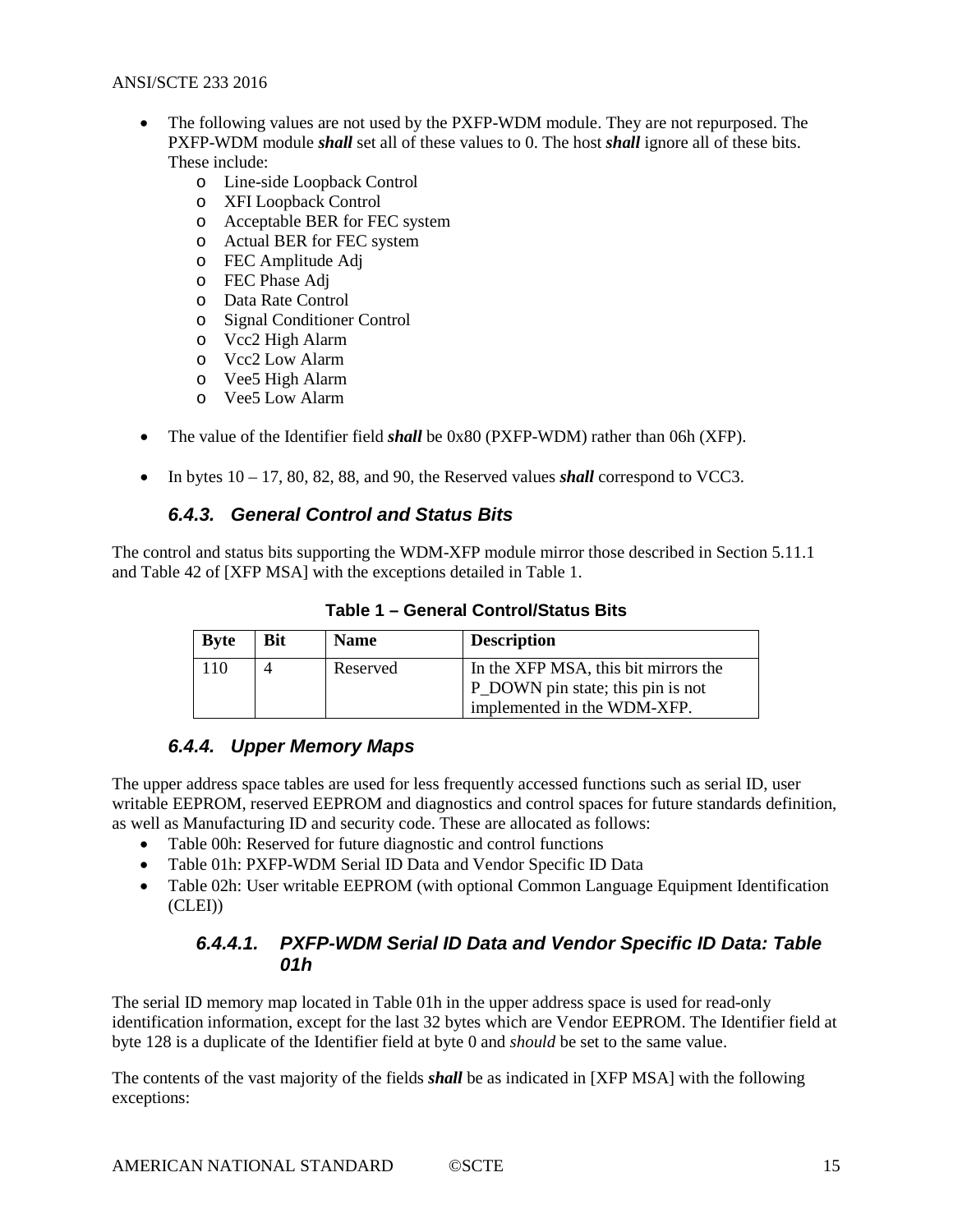- <span id="page-15-3"></span>• *Identifier* is set to the same value as the Identifier field at byte 0
	- o In the *Auxiliary Input Type* (byte 222), nibble 0111b is now a Reserved field. All other nibbles are as defined in Table 59 of [\[XFP MSA\].](#page-6-4)

| <b>Value</b> | Description of physical device |
|--------------|--------------------------------|
| 0111h        | Reserved                       |

## *6.4.4.2. User Writable EEPROM Data: Table 02h*

Table 02h is provided as user EEPROM, as explained in [\[XFP MSA\].](#page-6-4) The host system can read and write this memory for any purpose. If bit 3 of Table 01h, byte 129 is set, however, the first 10 bytes of Table 02h [128 – 137] will be used to store the CLEI code for the module. This does not imply that these 10 bytes are read-only.

### *6.4.4.3. Byte 252 – OLT Type*

<span id="page-15-4"></span>Byte 252 is used to identify the type of OLT in which the WDM-XFP module was installed. The values are as listed in [Table 3.](#page-15-4)

| <b>Bit</b>       | <b>Description</b>                             |
|------------------|------------------------------------------------|
| $\boldsymbol{0}$ | Type 1 $(Tx 10G / Rx 1G)$                      |
|                  | Type 2 (Tx 10G / Rx 10G)                       |
| 2                | Type 3 (Tx 10G $& 1G / Rx 1G$ )                |
| $\overline{3}$   | Type 4 (Tx10G $& 1G / Rx 1G & 10G$ )           |
|                  | DWDM OLT (Tx $10G / Rx 10G & 1G$ )             |
| $5\overline{)}$  | Reserved                                       |
| 6                | Type 2-1 (Tx $10G / Rx$ 10G & 1G) for extender |
|                  | $1G$ OLT (Tx $1G/Rx$ 1G)                       |

#### **Table 3 – OLT Types**

# <span id="page-15-0"></span>**7. Electrical Interface**

### <span id="page-15-1"></span>**7.1. Introduction**

The electrical interface of the PXFP-WDM module is the same as defined in [\[XFP MSA\]](#page-6-4) with a few exceptions, as detailed here.

**Note:** The PXFP-WDM module is designed for use in PON OLT devices and is NOT MSA standard compliant. Plugging the PXFP-WDM module into an MSA standard receptacle may result in damage to the host and/or module.

### <span id="page-15-2"></span>**7.2. Pinout**

The PXFP-WDM module and host *shall* conform to the electrical pin definitions specified in [Table 4](#page-16-0) and the subsections within Section [7.2.1.](#page-17-0)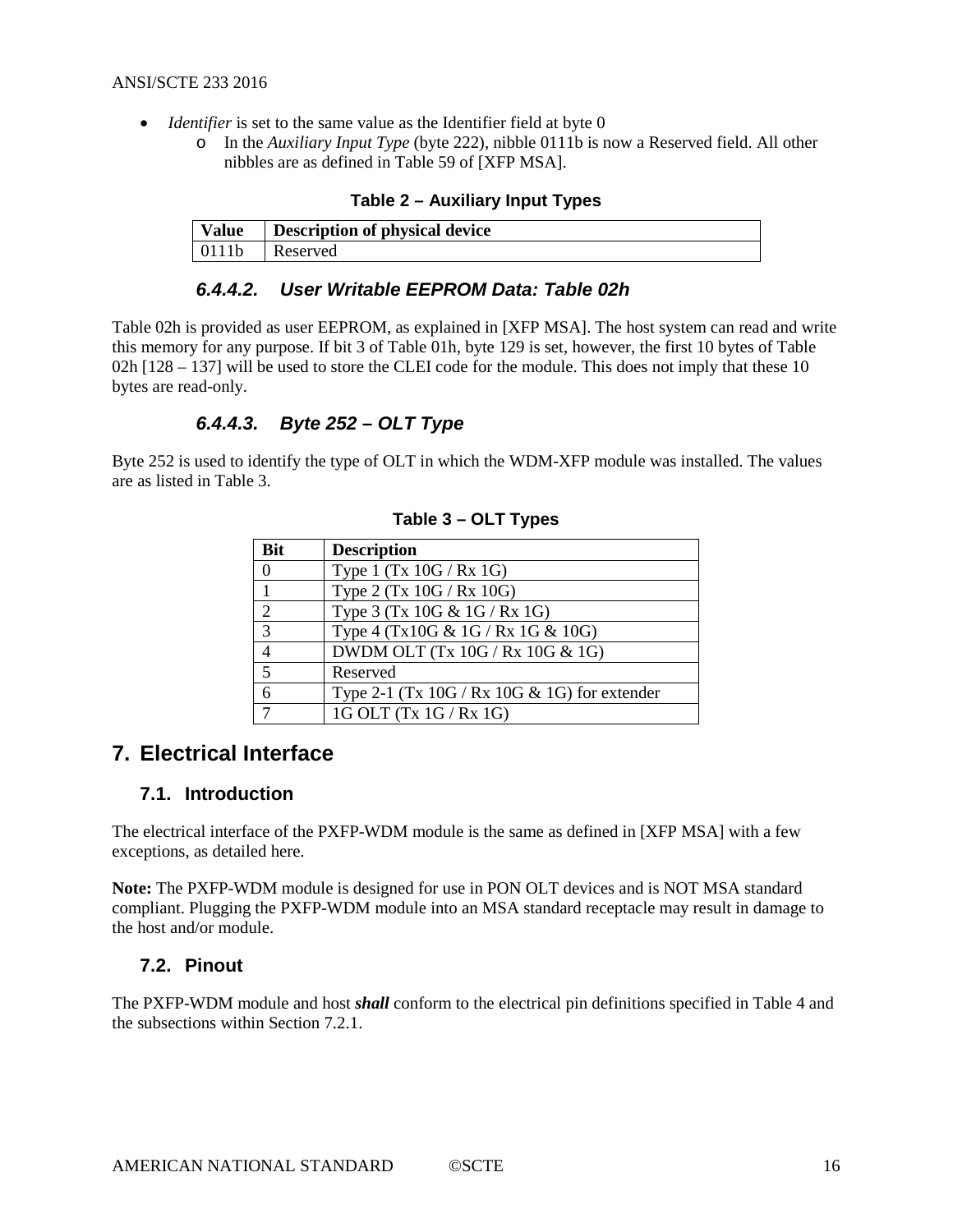<span id="page-16-0"></span>

| Pin             | Logic          | <b>Symbol</b>  | <b>Name/Description</b>                    | Plug           | <b>Note</b>    |
|-----------------|----------------|----------------|--------------------------------------------|----------------|----------------|
|                 |                |                |                                            | Sequence       |                |
| 1               |                | <b>GND</b>     | Module ground                              |                | 1              |
| $\overline{2}$  |                | NC             | Not connected                              | 3              |                |
| 3               |                | NC             | Not connected                              | 3              |                |
| $\overline{4}$  |                | <b>GND</b>     | Module ground                              | $\mathbf{1}$   | $\mathbf{1}$   |
| $\overline{5}$  | <b>LVTTL-I</b> | TX_DIS         | Transmitter disable; Turns off transmitter | $\overline{3}$ | $\overline{3}$ |
|                 |                |                | laser output                               |                |                |
| 6               |                | VCC5           | +5 V power supply                          | $\overline{2}$ |                |
| $\overline{7}$  |                | <b>GND</b>     | Module ground                              | $\mathbf{1}$   | 1              |
| 8               |                | VCC3_Tx        | $+3.3$ V power supply for transmitter      | $\overline{c}$ |                |
| 9               |                | VCC3_Rx        | $+3.3$ V power supply for receiver         | $\overline{c}$ |                |
| 10              | LVTTL-I/O      | <b>SCL</b>     | $I2C$ serial interface clock               | $\overline{3}$ | $\overline{2}$ |
| 11              | LVTTL-I/O      | <b>SDA</b>     | $I2C$ serial interface data line           | $\overline{3}$ | $\overline{2}$ |
| 12              | LVTTL-O        | MOD_ABS        | Indicates module is not present. Grounded  | $\overline{3}$ | $\overline{2}$ |
|                 |                |                | in the module.                             |                |                |
| 13              |                | NC             | Not connected                              | 3              |                |
| 14              | LVTTL-O        | $Rx\_LOS$      | Receiver loss of signal indication output  | $\overline{3}$ | $\overline{2}$ |
| 15              |                | <b>GND</b>     | Module ground                              | $\mathbf{1}$   | 1              |
| 16              |                | <b>GND</b>     | Module ground                              | $\mathbf{1}$   | $\mathbf{1}$   |
| 17              | LVCML-O        | $Rx_10G_N$     | Receive inverted 10.3125 Gb/s data output. | $\overline{3}$ |                |
|                 |                |                | DC coupled inside the module.              |                |                |
| 18              | LVCML-O        | $Rx_10G_P$     | Receive non-inverted 10.3125 Gb/s data     | 3              |                |
|                 |                |                | output. DC coupled inside the module.      |                |                |
| 19              |                | <b>GND</b>     | Module ground                              | $\mathbf{1}$   | 1              |
| 20              | LVPECL-O       | $Rx_1G_N$      | Receive inverted 1. 25 Gb/s data output.   | 3              | $\overline{4}$ |
|                 |                |                | DC coupled inside the module.              |                |                |
| 21              | LVPECL-O       | $Rx_1G_P$      | Receive non-inverted 1.25 Gb/s data        | 3              | $\overline{4}$ |
|                 |                |                | output. DC coupled inside the module.      |                |                |
| 22              |                | <b>NC</b>      | Not connected                              | $\overline{2}$ | 6              |
| 23              |                | NC             | Not connected                              | 3              | 6              |
| 24              |                | NC             | Not connected                              | 3              | 6              |
| 25              |                | NC             | Not connected                              | 3              | 6              |
| 26              |                | N <sub>C</sub> | Not connected                              | 3              | 6              |
| $\overline{27}$ |                | <b>GND</b>     | Module ground                              | $\mathbf 1$    | $\mathbf{1}$   |
| 28              | LVCML-I        | TX 10G N       | Transmit inverted 10.3125 Gb/s data        | $\overline{3}$ | $\overline{5}$ |
|                 |                |                | output. AC coupled inside the module.      |                |                |
| 29              | LVCML-I        | $TX_10G_P$     | Transmit non-inverted 10.3125 Gb/s data    | 3              | 5              |
|                 |                |                | output. AC coupled inside the module.      |                |                |
| 30              |                | <b>GND</b>     | $\overline{\text{Module}}$ ground          | $\mathbf{1}$   | $\mathbf{1}$   |

**Table 4 – PXFP-WDM Module Electrical Pin Definition**

1. Module ground pins *shall* be isolated from the module case and chassis ground within the module.

2. *shall* be pulled up with 4.7 kΩ to 10 kΩ to a voltage between 3.15 V and 3.45 V on the host board. 3. *shall* be pulled up with 4.7 kΩ to 10 kΩ to VCC3.

4. They are DC coupled 100 Ω differential lines which *should* be terminated with 100 Ω (differential) at the user SERDES.

5. These are the differential transmitter inputs. They are AC coupled differential lines with 100  $\Omega$ differential termination inside the module.

6. Pins that are not connected (NC) *shall not* be grounded in the module.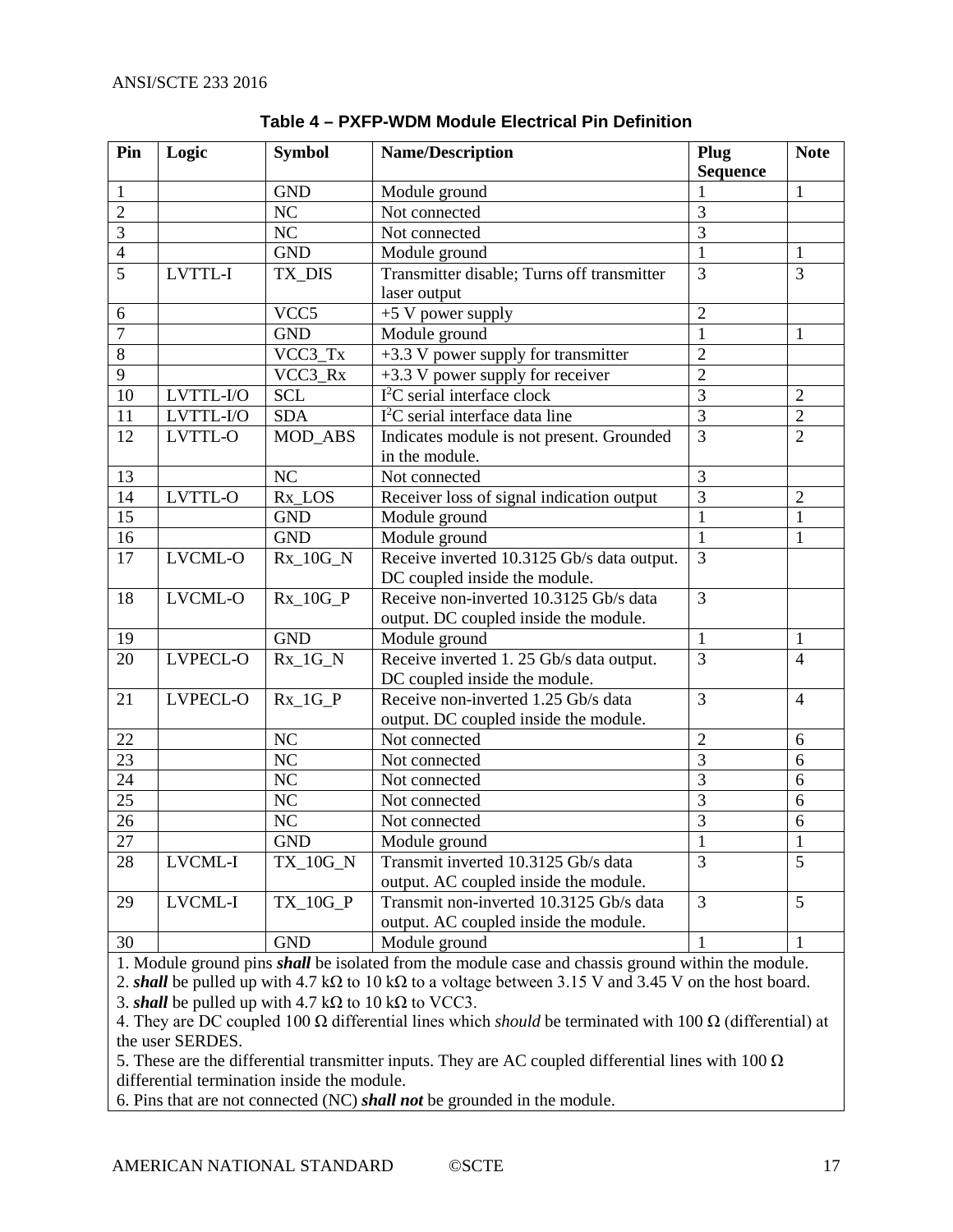#### <span id="page-17-0"></span>*7.2.1. Pin Definitions*

#### *7.2.1.1. GND*

GND is an internal ground within the module and is the return for the voltage rails. It is isolated from the module case and chassis ground.

#### *7.2.1.2. TX\_DIS*

TX\_DIS is an input pin. When TX\_DIS is asserted *high*, the PXFP-WDM module transmitter output *shall* be turned off. The TX\_DIS pin *shall* be pulled up to +3.3 V in the PXFP-WDM module.

#### *7.2.1.3. VCC5*

VCC5 is +5.0 VDC and pin. See section [7.3](#page-18-0) for input requirements and pin usage.

#### *7.2.1.4. VCC3\_Tx*

VCC3 Tx is +3.3 VDC pin, supplying power to the transmitter. See section [7.3](#page-18-0) for input requirements and pin usage.

#### *7.2.1.5. VCC3\_Rx*

VCC3 Rx is +3.3 VDC, supplying power for the receiver. See section [7.3](#page-18-0) for input requirements and pin usage.

#### *7.2.1.6. SCL*

The SCL (Serial Clock) pin is bidirectional and is used to positively edge clock data into each PXFP-WDM module and negative clock data out of each device. The SCL line *may* be pulled *low* by an PXFP-WDM module during clock stretching.

#### *7.2.1.7. SDA*

The SDA (Serial Data) pin is bi-directional for serial data transfer. This pin is open-drain or opencollector driven and *may* be wire-ORed with any number of open-drain or open collector devices.

#### *7.2.1.8. MOD\_ABS*

MOD\_ABS is pulled up to Host\_Vcc on the host board and grounded in the PXFP-WDM module to indicate that the module is present. Mod\_Abs goes *high* when the PXFP-WDM module is physically absent from a host slot.

#### *7.2.1.9. Rx\_10G\_N*

The Rx 10G N pin is used for the receive inverted 10G data output. It is the negative-side connection in a 100 Ω differential signal pair.

#### *7.2.1.10. Rx\_10G\_P*

The Rx 10G P pin is used for the receive non-inverted 10G data output. It is the positive-side connection in a 100 Ω differential signal pair.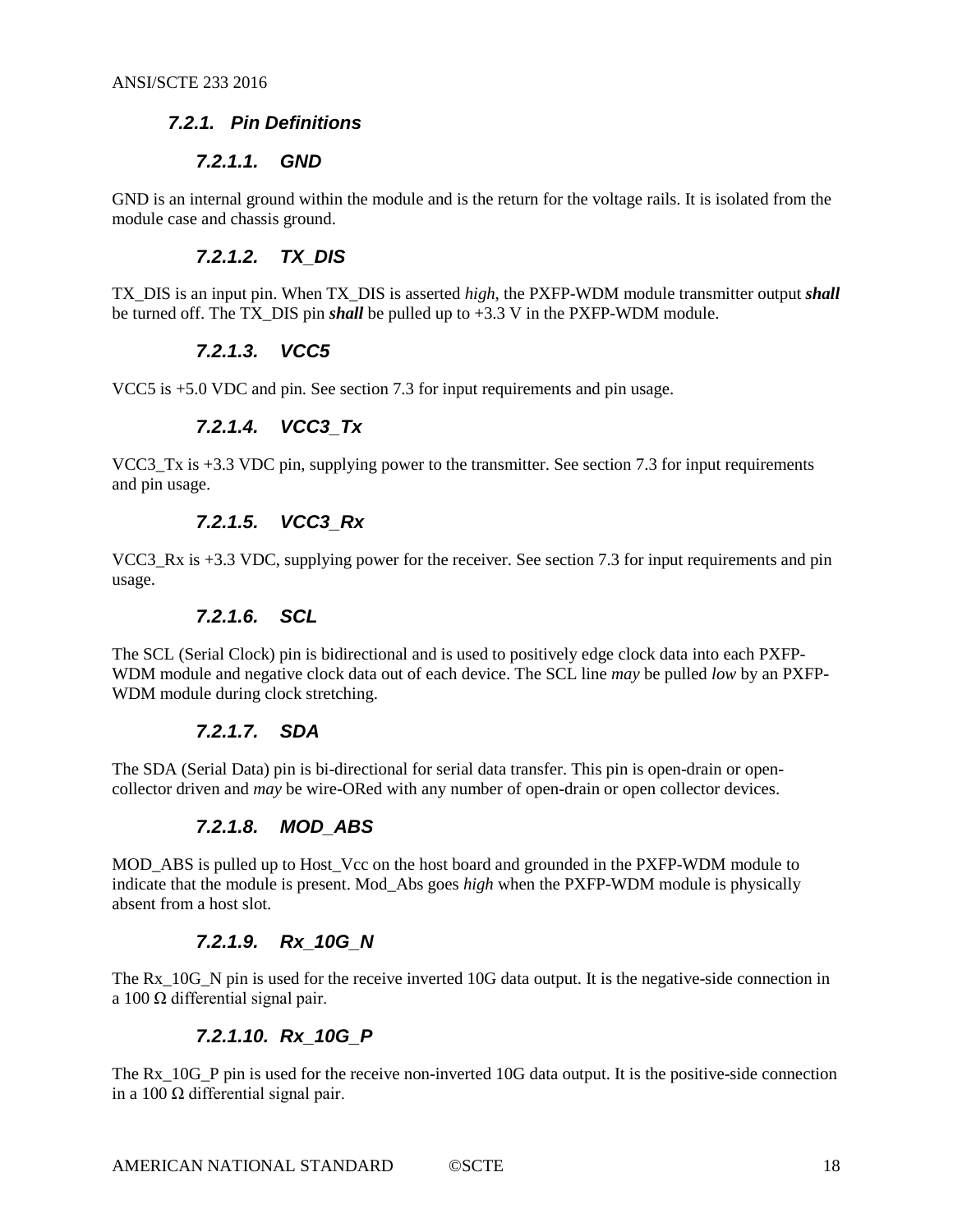### *7.2.1.11. Rx\_1G\_N*

The Rx 1G, N pin is used for the receive inverted 1G data output. It is the negative-side connection in a 100 Ω differential signal pair.

# *7.2.1.12. Rx\_1G\_P*

The Rx\_1G\_P pin is used for the receive non-inverted 1G data output. It is the positive-side connection in a 100 Ω differential signal pair.

## *7.2.1.13. TX\_10G\_N*

The TX\_10G\_N pin is used for the transmit mode inverted 10G data output. It is the negative-side connection in a 100 Ω differential signal pair.

## *7.2.1.14. TX\_10G\_P*

The Tx\_10G\_P pin is used for the transmit mode non-inverted 10G data output. It is the positive-side connection in a 100 Ω differential signal pair.

### <span id="page-18-0"></span>**7.3. DC Power Requirements**

The host has three power supplies: two at  $+3.3$  V and one at  $+5.0$  V. The host filters to reduce the noise between each module and the noise between the power supplies. Each pin is limited to 0.5 A.

The host *shall* provide power characterized per Table 4 of [\[XFP MSA\],](#page-6-4) with the following exceptions:

- VCC2 (the 1.8 V pin) is not implemented.
- VEE5 (the -5.2 V pin) is not implemented.
- VCC3 applies to both the VCC3\_Tx and VCC3\_Rx pins.
- The Maximum Current Inrush *shall* be limited to 0.5 A for each VCC3 Tx and VCC3 Rx pins.
- <span id="page-18-2"></span>• Where specified differently in [Table](#page-18-2) 5.

| Rail                           | <b>Voltage</b> | <b>Max Current</b><br><b>Required</b> | <b>Resulting Power</b><br>per Rail | Pin |  |  |
|--------------------------------|----------------|---------------------------------------|------------------------------------|-----|--|--|
| VCC3 Tx                        | $+3.3 V$       | $0.76\,\mathrm{A}^{1}$                | 2.5 W                              |     |  |  |
| VCC3 Rx                        |                |                                       |                                    |     |  |  |
| VCC5                           | $+5.0 V$       | 0.5A                                  | 2.5 W                              |     |  |  |
| $1$ Combined Tx and Rx current |                |                                       |                                    |     |  |  |

|  |  |  | Table 5 – Power per Rail |  |  |
|--|--|--|--------------------------|--|--|
|--|--|--|--------------------------|--|--|

<span id="page-18-1"></span>The sum of all powers *shall not* exceed the limits set by the XFP power class 3, as specified in [\[XFP](#page-6-4)  [MSA\].](#page-6-4)

## *7.3.1. Host Power Noise Output*

To limit wide band noise power, the host system and module *shall* each meet a maximum of 2% peakpeak noise when measured with a 1 MHz low pass filter. In addition, the host system and the module *shall* each meet a maximum of 3% peak-peak noise when measured with a high pass filter from 1 MHz to 10 MHz. To limit wide band noise power, the host system and module *shall* each meet a maximum peakpeak noise, as specified in [\[XFP MSA\].](#page-6-4)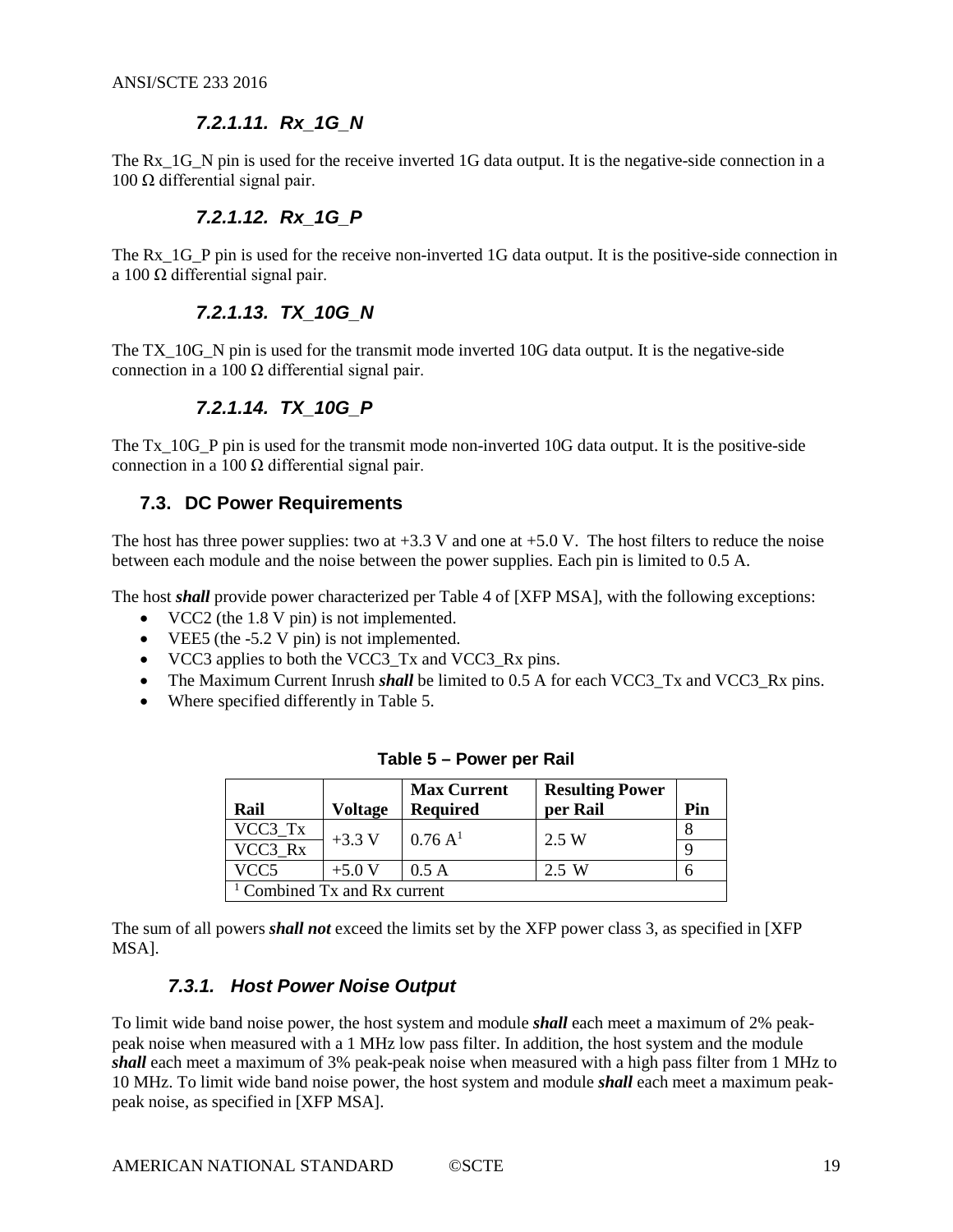The PXFP-WDM port on a host board is tested with a resistive load in place of the PXFP-WDM module, each voltage rail at maximum current supported by the host. Voltage is measured at the module side of the PXFP-WDM connector. The test is performed with all other portions of the host board/system active. Hosts with multiple PXFP-WDM modules will test ports one at a time, with active PXFP-WDM modules in all the remaining ports.

The PXFP-WDM module is tested with a high quality power supply connected through the sample filter shown in Figure 3 of [\[XFP MSA\].](#page-6-4) Voltage is measured at the host side of the PXFP-WDM connector, between the sample host filter network and the PXFP-WDM module. The PXFP-WDM module *shall* pass this test in all operating modes. This test ensures the module will not couple excessive noise from inside the module back onto the host board.

## *7.3.2. PXFP-WDM Module Power Noise Susceptibility*

<span id="page-19-0"></span>An PXFP-WDM module *shall* meet all electrical requirements and remain fully operational in the presence of noise on all voltage inputs, as detailed in [\[XFP MSA\].](#page-6-4)

# <span id="page-19-1"></span>**7.4. Low Speed Electrical Specifications**

The following section is based on section 2.5 of [\[XFP MSA\]](#page-6-4) and is presented here with modifications.

Low speed signaling is based on Low Voltage TTL (LVTTL) operating at a nominal supply of (3.3 V ±5%). Hosts *shall* use a pull-up resistor connected to a host\_Vcc of +3.3 volts (3.15 V to 3.45 V) on the I<sup>2</sup>C interface SCL (clock), SDA (Data), and all low speed status outputs.

The PXFP-WDM low speed electrical specifications *shall* conform to those listed in [Table 6.](#page-20-1) This specification ensures compatibility between host bus masters and PXFP-WDM SCL/SDA lines and compatibility with  $I<sup>2</sup>C$ .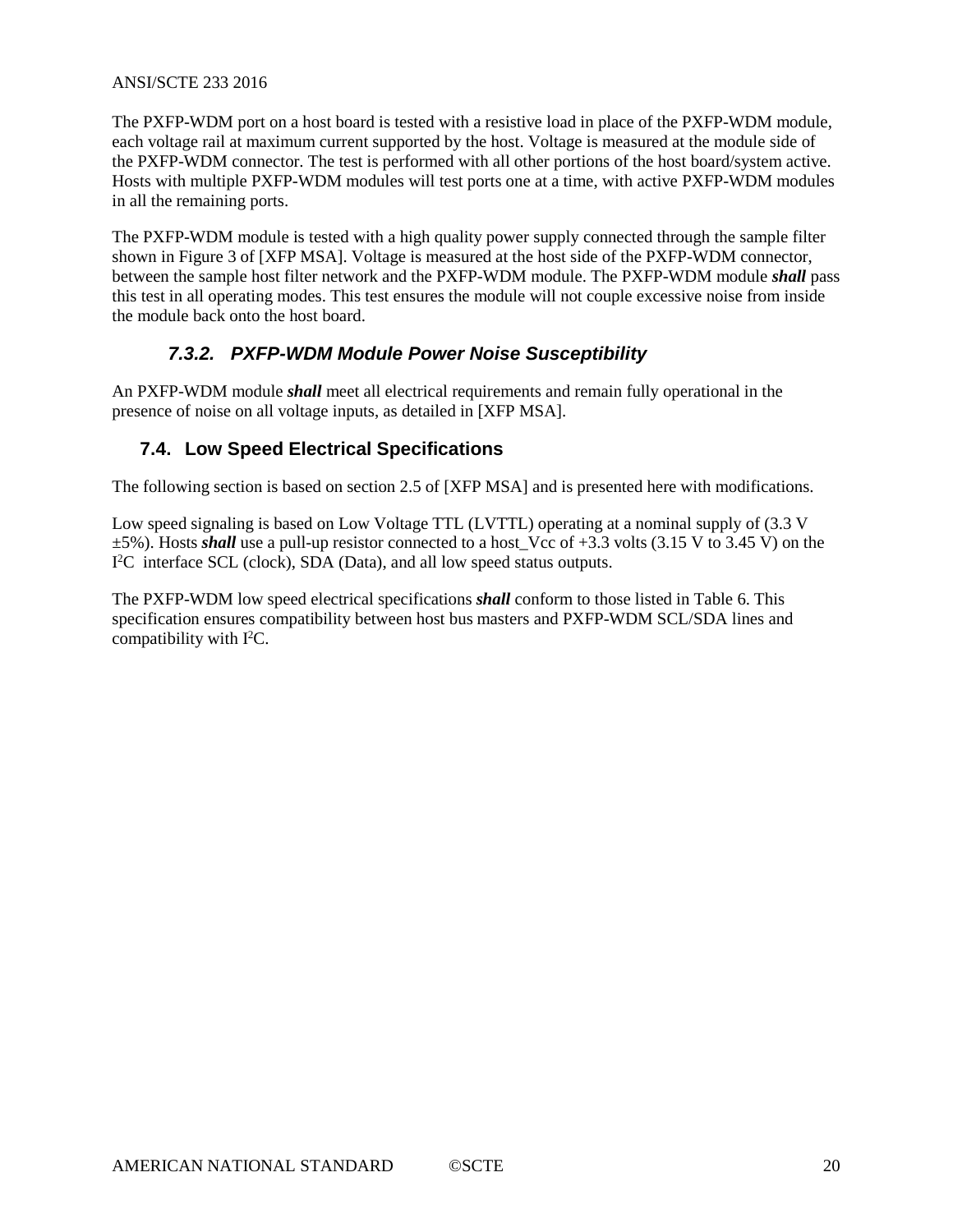<span id="page-20-1"></span>

| <b>Parameter</b>               | <b>Symbol</b>   | <b>Minimum</b>    | <b>Maximum</b>    | Unit         | <b>Conditions</b>                                                                                   |
|--------------------------------|-----------------|-------------------|-------------------|--------------|-----------------------------------------------------------------------------------------------------|
|                                | $V_{IL}$        | $-0.3$            | 0.8               | V            | Rpullup pulled to VCC3,                                                                             |
|                                |                 |                   |                   |              | measured at PXFP-WDM                                                                                |
|                                |                 |                   |                   |              | side of connector. $I_{IL}(max)$                                                                    |
| TX_Dis                         |                 |                   |                   |              | $= -10 \mu A$                                                                                       |
|                                | V <sub>IH</sub> | 2.0               | $VCC3_TX +0.3$    | $\mathbf{V}$ | Rpullup pulled to VCC3,                                                                             |
|                                |                 |                   |                   |              | measured at PXFP-WDM                                                                                |
|                                |                 |                   |                   |              | side of connector. $I_{IH}$ (max)                                                                   |
|                                |                 |                   |                   |              | $= 10 \mu A$                                                                                        |
|                                | $V_{OL}$        | 0.0               | 0.4               | $\mathbf{V}$ | Rpullup1 pulled to                                                                                  |
|                                |                 |                   |                   |              | host_Vcc, measured at host                                                                          |
|                                |                 |                   |                   |              | side of connector. $I^{OL}(max)$                                                                    |
| SCL and SDA                    |                 |                   |                   |              | $= 3$ mA                                                                                            |
|                                | $V_{OH}$        | host_Vcc3 - $0.5$ | host_Vcc3 + $0.3$ | $\mathbf V$  | Rpullup1 pulled to                                                                                  |
|                                |                 |                   |                   |              | host_Vcc3, measured at                                                                              |
|                                |                 |                   |                   |              | host side of connector.                                                                             |
|                                | $\rm V_{II}$    | $-0.3$            | host_Vcc3 $*0.3$  | V            | Rpullup1 pulled to                                                                                  |
|                                |                 |                   |                   |              | host_Vcc3, measured at                                                                              |
|                                |                 |                   |                   |              | PXFP-WDM side of                                                                                    |
|                                |                 |                   |                   |              | connector. $I_{IL}(max) = -10$                                                                      |
| SCL and SDA                    |                 |                   |                   |              | $\mu A$                                                                                             |
|                                | $\bar{V}_{IH}$  | host_Vcc3 *0.7    | host_Vcc3 + $0.5$ | $\mathbf{V}$ | Rpullup1 pulled to                                                                                  |
|                                |                 |                   |                   |              | host Vcc3, measured at                                                                              |
|                                |                 |                   |                   |              | PXFP-WDM side of                                                                                    |
|                                |                 |                   |                   |              | connector. $I_{IH}(max) = 10$                                                                       |
|                                |                 |                   |                   |              | $\mu A$                                                                                             |
| Leakage                        | I <sub>1</sub>  | $-10$             | 10                | μA           |                                                                                                     |
| Current                        |                 |                   |                   |              |                                                                                                     |
| Capacitance                    | $C_i$           |                   | 14                | pF           | 10 pF for PXFP-WDM IC                                                                               |
| for SCL and                    |                 |                   |                   |              | I/O pin,                                                                                            |
| SDA I/O Pin                    |                 |                   |                   |              | 4 pF for PXFP-WDM PCB                                                                               |
|                                |                 |                   |                   |              | trace                                                                                               |
|                                |                 |                   | 100               | pF           | At 400 kHz, $3.0$ k $\Omega$ Rp,                                                                    |
| Total bus                      |                 |                   |                   |              | max<br>At 100 kHz, $8.0$ k $\Omega$ Rp,                                                             |
|                                |                 |                   |                   |              | max                                                                                                 |
| capacitive load<br>for SCL and | $C_{b}$         |                   | 400               | pF           | At 400 kHz, $0.80$ k $\Omega$ Rp,                                                                   |
| for SDA                        |                 |                   |                   |              | max                                                                                                 |
|                                |                 |                   |                   |              | At 100 kHz, $2.0$ k $\Omega$ Rp,                                                                    |
|                                |                 |                   |                   |              | max                                                                                                 |
|                                |                 |                   |                   |              | 1. For combinations of Rpullup (Rp), bus capacitance and speed, see Figures 39 and 44 of [UM10204]. |
|                                |                 |                   |                   |              | Rise and fall time measurement levels are defined in the XFP management interface ac electrical     |

#### **Table 6 – Low Speed Control and Sense Signals, Electronic Characteristics**

Rise and fall time measurement levels are defined in the XFP management interface ac electrical specifications. Active bus termination *may* be used by the host in place of a pullup resistor, as described in [\[UM10204\].](#page-6-5)

# <span id="page-20-0"></span>**7.5. Timing Requirements of Control and Status I/O**

The PXFP-WDM module *shall* conform to the timing requirements of control and status I/O defined in [Table 7.](#page-21-5)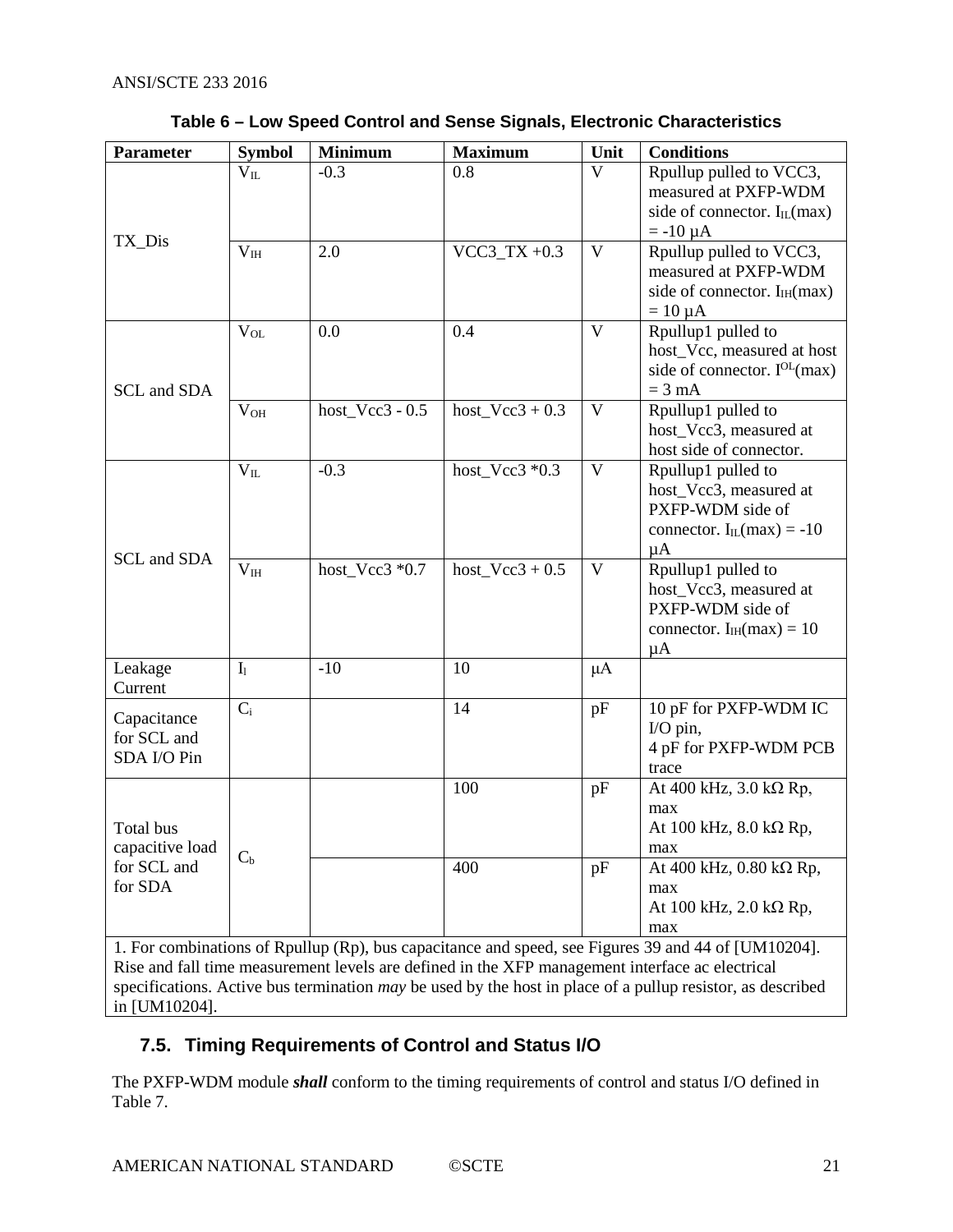<span id="page-21-5"></span>

| <b>Parameter</b>    | <b>Symbol</b> | Min | <b>Max</b> | Unit    | <b>Conditions</b>                        |
|---------------------|---------------|-----|------------|---------|------------------------------------------|
| TX DIS assert time  | t off         |     | 10         | $\mu$ s | Rising edge of TX_DIS to fall of output  |
|                     |               |     |            |         | signal below 10% of nominal              |
| TX_DIS negate time  | t on          |     | 2          | ms      | Falling edge of TX_DIS to rise of output |
|                     |               |     |            |         | signal above 90% of nominal              |
|                     | t init        |     | 300        | ms      | From power on or hot plug after supply   |
| Time to initialize. |               |     |            |         | meeting Table 4 of version 4.5 of [XFP]  |
|                     |               |     |            |         | MSA].                                    |

**Table 7 – Timing Parameters for PXFP-WDM Management**

<span id="page-21-0"></span>The I<sup>2</sup>C serial bus timing is described in Chapter 4 of [\[XFP MSA\].](#page-6-4)

# **7.6. XFI Signal Conditioner and CDR**

The PXFP-WDM module *shall* meet the Signal Conditioner requirements specified in section 3.9 of [\[XFP](#page-6-4)  [MSA\],](#page-6-4) with the exception that CDR is only active on transmit. CDR on the receiver *shall* be disabled.

# <span id="page-21-1"></span>**8. Mechanical and Board Definition**

## <span id="page-21-2"></span>**8.1. Introduction**

The mechanical components defined in this section are illustrated in Figure 29 of [\[XFP MSA\].](#page-6-4) The module and connector dimensions are constant for all applications, while the bezel, cage assembly, EMI gasket, clip, and heat sink can be designed and/or adjusted for the individual application.

The relatively small form factor of the PXFP-WDM module combined with an adaptable heat sink option allows host system design optimization of module location, heat sink design (shape/dimension/fins), and airflow control. The module can be inserted and removed from the cage with the heat sink and clip attached.

# <span id="page-21-3"></span>**8.2. PXFP-WDM Module Package Dimensions**

The PXFP-WDM module package dimensions *shall* comply with Section 6.3 and Figures 31 and 32 of [\[XFP MSA\]](#page-6-4) with the exception of an increase in the overall maximum length of the module, shown in [Figure 6.](#page-21-4)

<span id="page-21-4"></span>

**Figure 6 – Length of Module**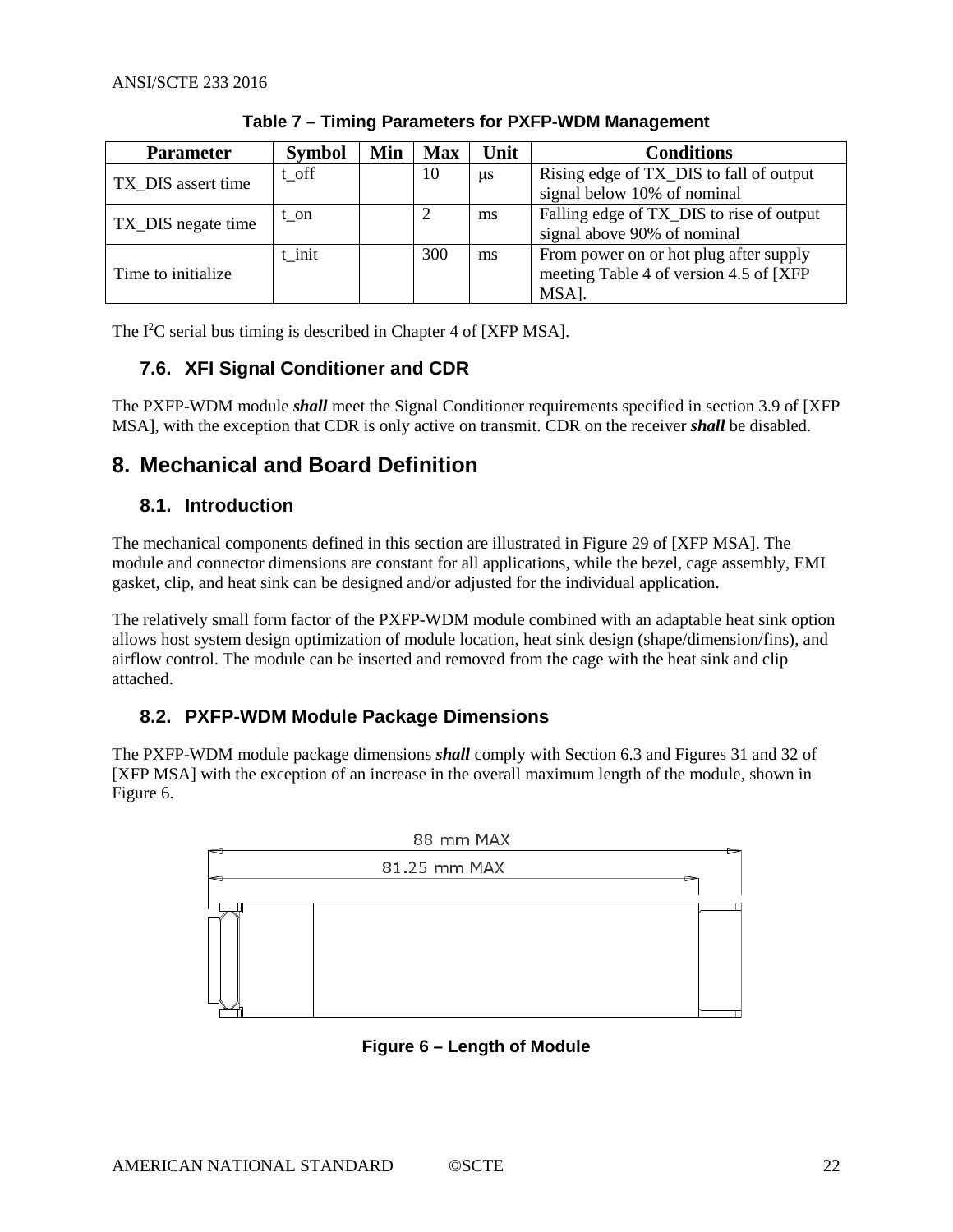### <span id="page-22-0"></span>**8.3. Mating of PXFP-WDM PCB Mating Interface to the Host Board Electrical Connector**

The PXFP-WDM module PCB electrical interface *shall* comply with Section 6.4 and Figure 33 of [\[XFP](#page-6-4)  [MSA\].](#page-6-4) The length of the contact pads *shall* be as defined by the plug sequence in [Table 4,](#page-16-0) where:

- 1 defines a long pad
- 2 defines a medium pad
- 3 defines a short pad

### <span id="page-22-1"></span>**8.4. Host Board Layout**

The host board layout to accommodate the PXFP-WDM module *shall* comply with Figures 35 and 36 of [\[XFP MSA\].](#page-6-4)

### <span id="page-22-2"></span>**8.5. Insertion, Extraction and Retention Forces for PXFP-WDM Modules**

The PXFP-WDM module insertion, extraction, and retention forces *shall* comply with Section 6.6 and Table 61 of [\[XFP MSA\].](#page-6-4)

## <span id="page-22-3"></span>**8.6. Color Coding and Labeling of PXFP-WDM Modules**

The PXFP-WDM module label/marking requirements *shall* comply with Section 6.7 of [\[XFP MSA\]](#page-6-4) and Section 6 of [\[SFF-8477\],](#page-6-6) except where specified otherwise here.

The PXFP-WDM module *should* have a warning label that states the module is not MSA compliant on a yellow label with black text.

<span id="page-22-6"></span>The color coding for the wavelength of the PXFP-WDM module *shall* be color coded on the latch, bale, or similar locking mechanism, as specified in [Table 8.](#page-22-6)

| <b>Plan</b> | <b>Tx Center Wavelength</b> | <b>Rx Detector Type</b> | <b>Color</b>                   |
|-------------|-----------------------------|-------------------------|--------------------------------|
| <b>DWDM</b> | $1550 \text{ nm}$           | <b>APD</b>              | White with Black Center Stripe |
| <b>DWDM</b> | $1550 \text{ nm}$           | non-APD                 | Red with Black Center Stripe   |
| <b>DWDM</b> | Wavelength-Tunable          | APD or non-APD          | Green with Black Center Stripe |

**Table 8 – PXFP-WDM Module Color Coding**

### <span id="page-22-4"></span>**8.7. EMI Design Using PXFP-WDM Modules**

The host bezel and EMI gasket for the PXFP-WDM module *shall* be consistent with the recommendations in Section 6.8 and Figures 37 and 38 of [\[XFP MSA\].](#page-6-4)

### <span id="page-22-5"></span>**8.8. Host Board Electrical Connector Mechanical Specifications**

The electrical connector on the host board for the PXFP-WDM module *shall* comply with the specifications in Section 6.9 and Figure 39 of [\[XFP MSA\].](#page-6-4)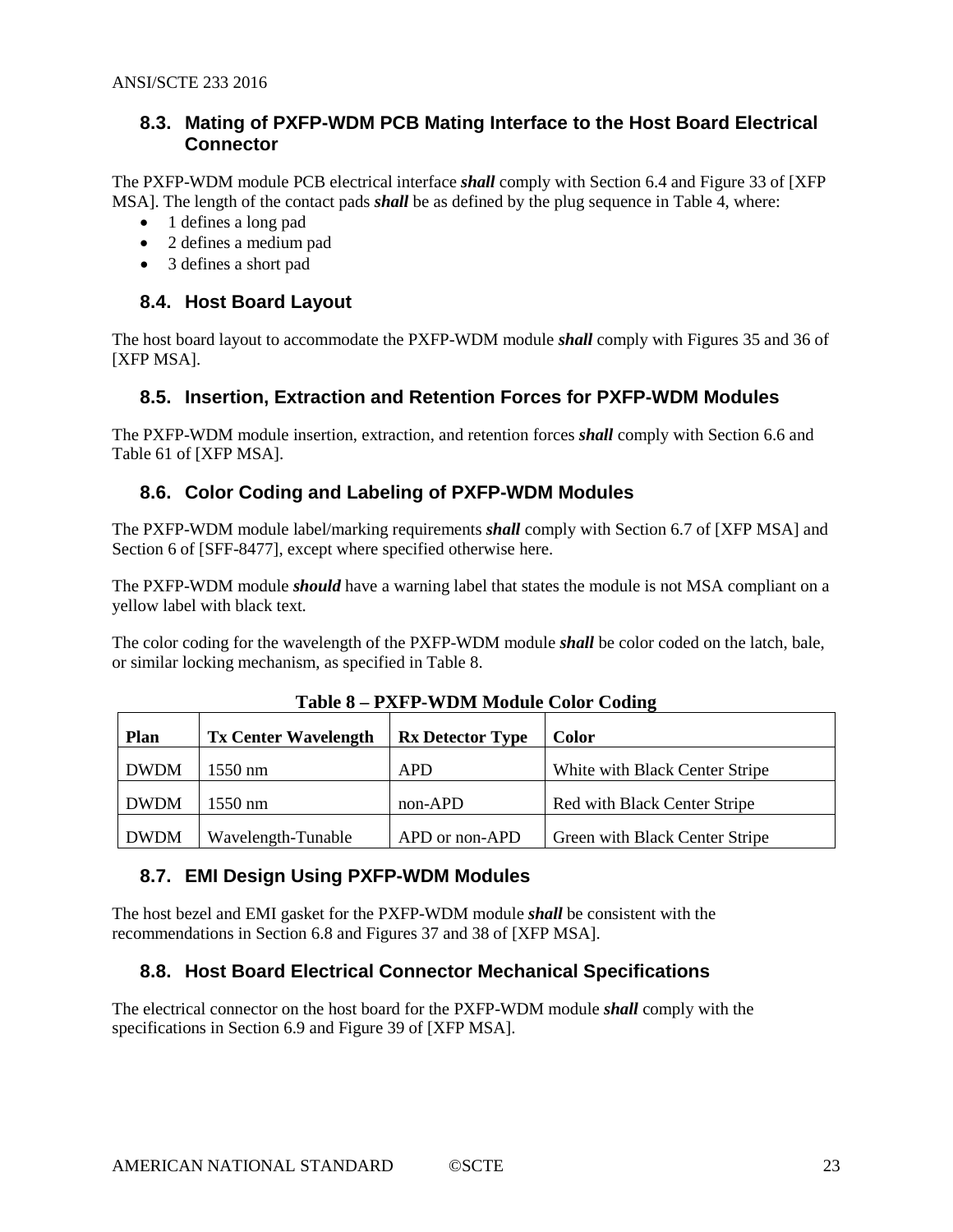## <span id="page-23-0"></span>**8.9. Host Board Cage Assembly Dimensions**

The host cage to accommodate the PXFP-WDM module *shall* be compatible with the specifications in Section 6.10 and Figures 40 and 41 of [\[XFP MSA\].](#page-6-4)

## <span id="page-23-1"></span>**8.10. PXFP-WDM Module Cooling**

This specification does not define the cooling mechanism of the PXFP-WDM module. The methods and dimensions of those mechanisms are vendor specific.

### <span id="page-23-2"></span>**8.11. Environmental and Thermal**

This specification does not define the operational temperature range of the PXFP-WDM module, but it is expected to operate at the manufacturer's specified operational levels from 0  $^{\circ}$ C to 70  $^{\circ}$ C case temperature.

The PXFP-WDM module *shall* operate at the manufacturer's specified operational levels from 5% to 95% non-condensing relative humidity throughout an altitude range of -60 to 4,000 meters above mean sea level.

<span id="page-23-3"></span>The PXFP-WDM module *shall* support power level case 3 specified in section G.1 o[f \[XFP MSA\].](#page-6-4)

#### **8.12. Dust/EMI Cover**

A Dust/EMI Cover that can be inserted into a cage assembly when no PXFP-WDM module is present *shall* be compatible with the specifications defined in Section 6.14 and Figure 44 of [\[XFP MSA\].](#page-6-4)

#### <span id="page-23-4"></span>**8.13. Optical Interface**

The optical interface on the PXFP-WDM module *shall* be a LC duplex receptacle that meets the requirements specified in [\[IEC 61754-20\].](#page-6-7)

### <span id="page-23-5"></span>**8.14. Fiber-Optic End-Face Finish and Connector Geometry**

The PXFP-WDM module connector end-face finish *shall* be UPC. The UPC finish *shall* meet the requirements specified in [\[FINISH\].](#page-6-8) The UPC geometry *shall* meet the UPC requirements specified in [\[IEC 61755-3-1\].](#page-6-9)

# <span id="page-23-6"></span>**9. Optical Transmitter and Receiver Specifications**

### <span id="page-23-7"></span>**9.1. Signal Characteristics**

<span id="page-23-8"></span>The PXFP-WDM module *shall* meet the signal characteristics requirements specified in [Table 9.](#page-23-8) The PXFP-WDM module *shall* support DWDM, as defined in [\[DWDM\]](#page-6-10) and the DWDM grid, as defined in [\[DWDM-GRID\].](#page-6-11)

| <b>Parameter</b>         | Min     | Max     | Unit | <b>Notes</b> |
|--------------------------|---------|---------|------|--------------|
| Center Wavelength – DWDM | 1530.33 | 1561.42 | nm   | $Ch. 20-59$  |
| Spectral Width           |         |         | nm   | $-20$ dB     |

#### **Table 9 – PXFP-WDM Signal Characteristics**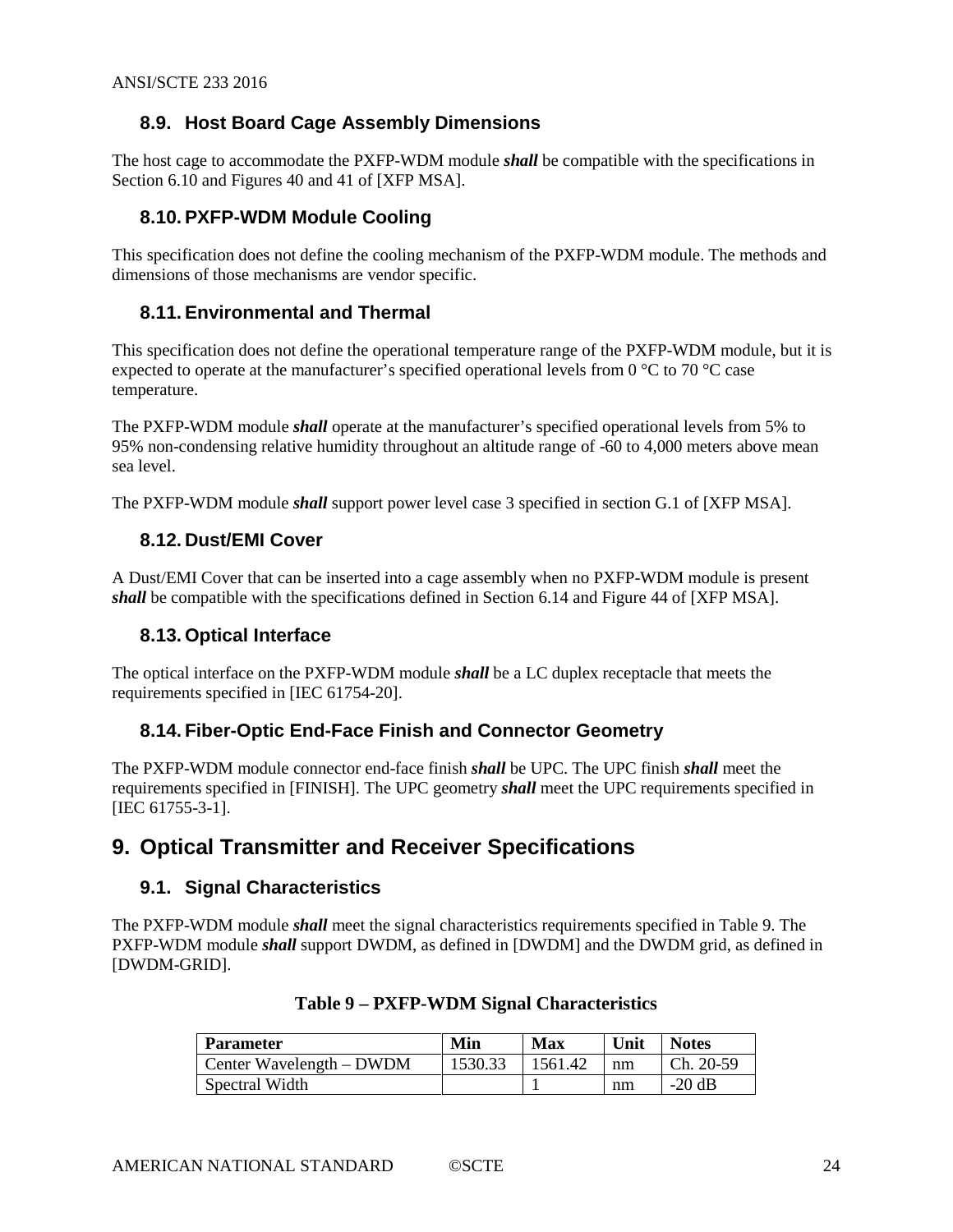It is recommended that when DWDM PXFP-WDM modules are used, a paired, even-odd wavelength allocation scheme is employed, where:

- Even channels are assigned to the PXFP-WDM transmitters.
- The adjacent, higher-numbered odd channels are assigned to the corresponding PXFP-WDM receiver.

The channel used for the receiver of the module is thus implied by the transmitter channel – it will always be the transmitter channel + 1. For example, Channels 20 and 21 of a MUX/DEMUX will be connected to a DWDM Ch20 PXFP-WDM module, where Channel 20 is connected to the module's transmitter port and Channel 21 to the module's receiver port.

## <span id="page-24-0"></span>**9.2. Transmitter Characteristics**

<span id="page-24-2"></span>The PXFP-WDM module *shall* meet the transmitter characteristics requirements specified in [Table 10.](#page-24-2)

| <b>Parameter</b>                                               |            | Min                                      | <b>Max</b>                            | Unit                         | <b>Notes</b>                               |
|----------------------------------------------------------------|------------|------------------------------------------|---------------------------------------|------------------------------|--------------------------------------------|
| <b>Transmitter Signal Rate</b>                                 | 10.31146   | 10.31354                                 | Gbps                                  | 10.3125 nom                  |                                            |
| <b>High Speed Electrical XFI</b>                               |            | <b>Compliant to XFI Host Transmitter</b> |                                       | Defined at Point B per [XFP] |                                            |
| Interface (Host Transmitter                                    |            |                                          | Output Specifications at B defined in |                              | MSA].                                      |
| Output)                                                        |            | [XFP MSA].                               |                                       |                              |                                            |
| Differential Input Impedance                                   |            | 80                                       | 120                                   | $\Omega$                     |                                            |
| Differential Data Input Swing                                  |            | 120                                      | 850                                   | $mVp-p$                      |                                            |
| Data Input Rise/Fall Time                                      |            | 15                                       | 40                                    | ps                           | From $20\% - 80\%$ unfiltered <sup>1</sup> |
| Tx Disable Voltage                                             |            | 2.0                                      | $Vec3+0.3$                            | V                            |                                            |
| Tx Enable Voltage                                              |            | $-0.3$                                   | 0.8                                   | V                            |                                            |
| <b>Average Launch Power</b>                                    |            | 0.0                                      | 4.0                                   | dBm                          |                                            |
| Side Mode Suppression Ratio                                    |            | 30                                       |                                       | dB                           |                                            |
| <b>Extinction Ratio</b>                                        |            | 8.2                                      |                                       | dB                           |                                            |
| <b>Optical Output</b>                                          | <b>BOL</b> | 0.5                                      | 4.0                                   | dBm                          |                                            |
| Power                                                          | <b>EOL</b> | 0.0                                      | 4.0                                   | dBm                          |                                            |
| Average Power of OFF Tx                                        |            |                                          | $-39$                                 | dBm                          |                                            |
| <b>Transmitter and Dispersion</b>                              |            |                                          | 2.0                                   | dB                           | $60 \text{ km}$                            |
| Penalty                                                        |            |                                          |                                       |                              |                                            |
| <b>Relative Intensity Noise</b>                                |            |                                          | $-128$                                | dB/Hz                        |                                            |
| RMA <sub>15</sub> OMA                                          |            |                                          |                                       |                              |                                            |
| <b>Transmitter Reflectance</b>                                 |            |                                          | $-10$                                 | dB                           |                                            |
| <b>Total Jitter</b>                                            |            |                                          | $\pm 0.23$                            | UI                           |                                            |
| <b>Optical Return Loss Tolerance</b>                           |            |                                          | 15                                    | dB                           |                                            |
| 1. Assumes the following optical transmit eye mask definition: |            |                                          |                                       |                              |                                            |
| ${x1,x2,x3, y1,y2,y3 } = {0.25, 0.40, 0.45, 0.25, 0.28, 0.40}$ |            |                                          |                                       |                              |                                            |

### **Table 10 – PXFP-WDM Transmitter Characteristics**

# <span id="page-24-1"></span>**9.3. Receiver Characteristics**

The PXFP-WDM module *shall* meet the receiver characteristics requirements specified in [Table 11.](#page-25-0)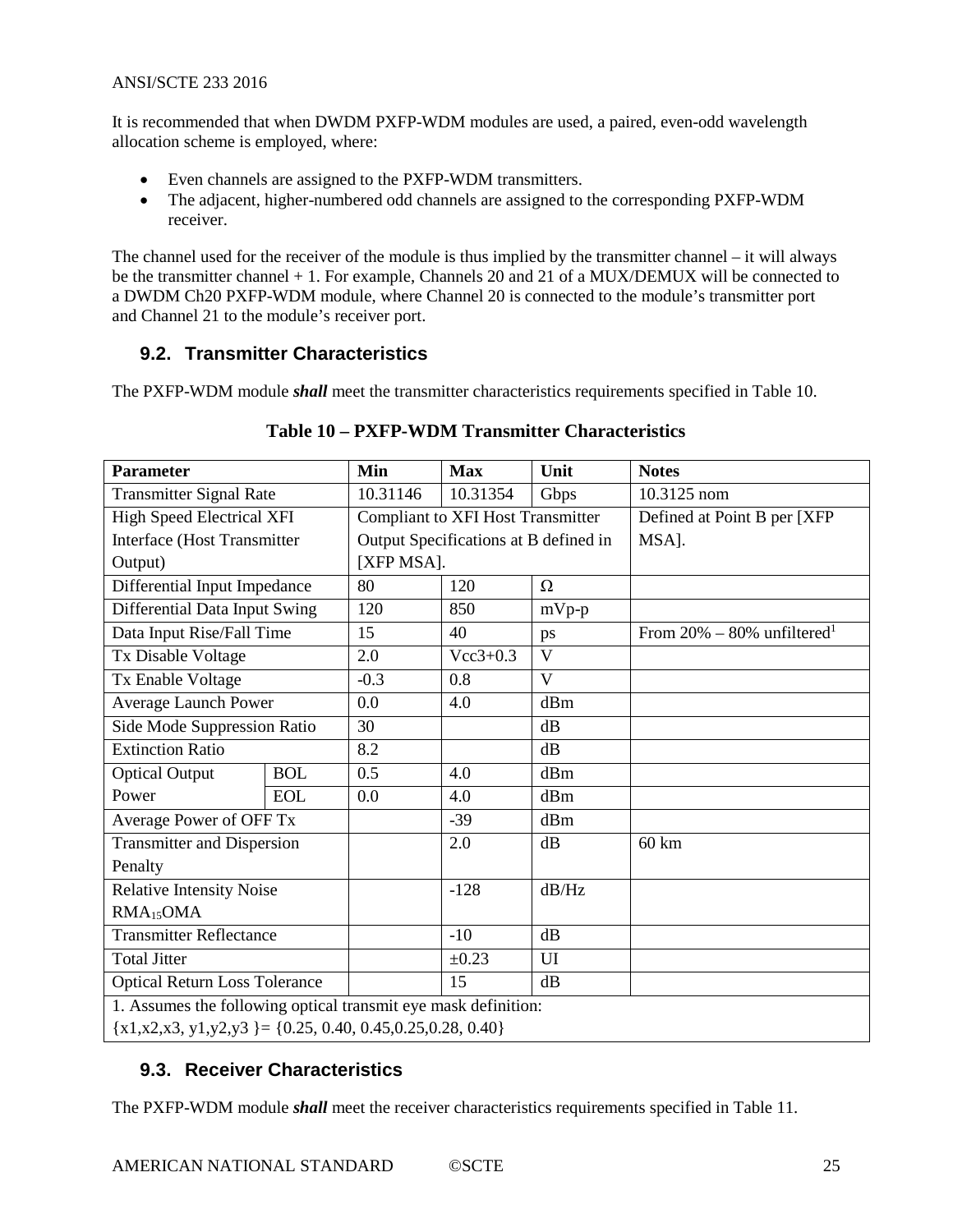<span id="page-25-0"></span>**Note**: Receiver requirements are expected to be met when the transmitter on the extender side of the link is in compliance with the applicable [\[DWDM\]](#page-6-10) specification.

| <b>Parameter</b>                | Min                         | <b>Max</b>                               | Unit           | <b>Notes</b>                            |
|---------------------------------|-----------------------------|------------------------------------------|----------------|-----------------------------------------|
| Receiver Signal Rate            | 10.3125 (10G) and 1.25 (1G) |                                          | Gbps           |                                         |
| <b>High Speed Electrical</b>    |                             | Compliant to XFI Host Receiver Input     |                | Defined at Point C in Figure 4,         |
| XFI Interface (Host             |                             | Specification at C defined in [XFP MSA]. |                | Application Reference Model of [XFP     |
| Receiver Input)                 |                             |                                          |                | MSA]. Note that only the 10G receiver   |
|                                 |                             |                                          |                | input is specified in the MSA.          |
| Rx Differential Output          | 80                          | 120                                      | $\Omega$       |                                         |
| Impedance                       |                             |                                          |                |                                         |
| 10 Gbps Rx_Data                 | 340                         | 850                                      | mV             |                                         |
| Differential Output             |                             |                                          |                |                                         |
| Voltage Amplitude               |                             |                                          |                |                                         |
| 10 Gbps Output High             | $VCC3 - 20$                 | VCC3                                     | mV             |                                         |
| Voltage                         |                             |                                          |                |                                         |
| 10 Gbps Output Low              | $VCC3 - 400$                | $VCC3 - 300$                             | mV             |                                         |
| Voltage                         |                             |                                          |                |                                         |
| 1.25 Gbps Rx_Data               | 340                         | 850                                      | mV             |                                         |
| Differential Output             |                             |                                          |                |                                         |
| Voltage Amplitude               |                             |                                          |                |                                         |
| 1G Data Output                  | 400                         | 1600                                     | $mVp-p$        |                                         |
| Differential Swing              |                             |                                          |                |                                         |
| 10G Data Output                 | 340                         | 850                                      | $mVp-p$        |                                         |
| Differential Swing              |                             |                                          |                |                                         |
| 1G Data Output                  |                             |                                          | ps             |                                         |
| Rise/Fall Time                  |                             |                                          |                |                                         |
| 10G Data Output                 |                             | 45                                       | ps             |                                         |
| Rise/Fall Time                  |                             |                                          |                |                                         |
| 1.25 Gbps Output High           | $VCC3 - 1085$               | $VCC3 - 880$                             | mV             |                                         |
| Voltage                         |                             |                                          |                |                                         |
| 1.25 Gbps Output Low            | $\overline{VCC3} - 1850$    | $\overline{VCC}$ 3 – 1555                | $\rm mV$       |                                         |
| Voltage                         |                             |                                          |                |                                         |
| Rx_LOS High                     | 2.0                         | VCC3                                     | $\mathbf{V}$   |                                         |
| Rx_LOS Low                      | $\overline{0}$              | 0.8                                      | $\overline{V}$ |                                         |
| Loss of Signal Assert           |                             | 100                                      | $\mu s$        |                                         |
| Time                            |                             |                                          |                |                                         |
| Loss of Signal De-assert        |                             | 100                                      | $\mu s$        |                                         |
| Time                            |                             |                                          |                |                                         |
| 1G Receiver Sensitivity         |                             | $-24$                                    | dBm            |                                         |
| (no fiber)                      |                             |                                          |                |                                         |
| 1G Receiver Sensitivity         |                             | $-22$                                    | dBm            |                                         |
| $(60 \text{ km})$               |                             |                                          |                |                                         |
| <b>10G Receiver Sensitivity</b> |                             | $-24$                                    | dBm            | Pre-FEC, BER @ $10^{-12}$ , transmitter |
| (no fiber)                      |                             |                                          |                | source has an extinction ratio of 8.2   |
|                                 |                             |                                          |                | dB                                      |

**Table 11 – PXFP-WDM Receiver Characteristics**